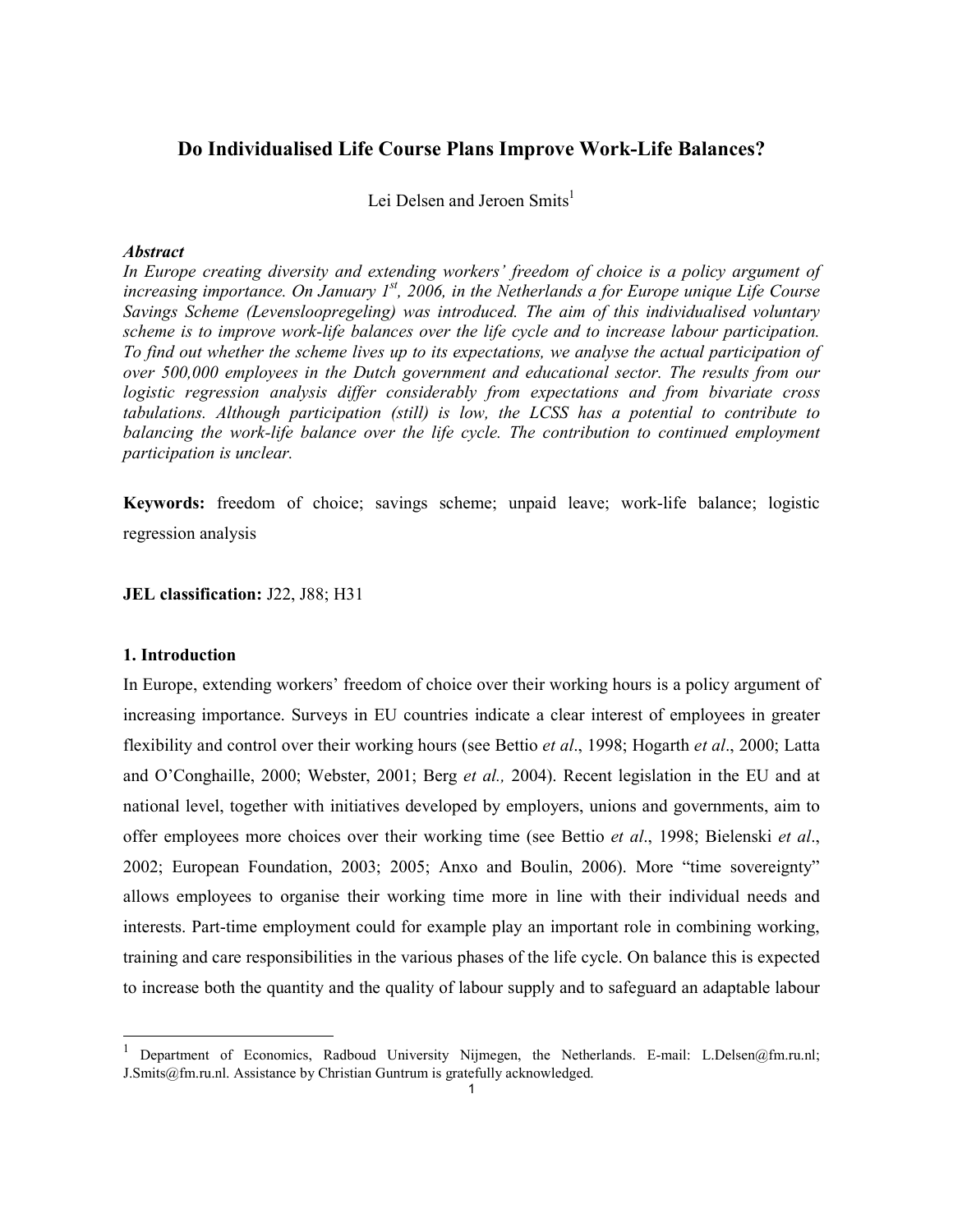force generating substantial productivity growth (see Delsen, 1995; 1998; Delsen and Reday-Mulvey, 1996; Bovenberg, 2005).

On January  $1<sup>st</sup>$ , 2006 the Dutch government introduced a new and for Europe unique individual voluntary life course plan: the Life Course Savings Scheme (Levensloopregeling).<sup>2</sup> The scheme offers employees the opportunity to save funds to finance periods of unpaid leave. The system is fiscally facilitated. The Dutch Life Course Savings Scheme (LCSS) is based on the holistic life cycle approach (Heinz and Marshall, 2003) and is an answer to the demand for individualisation and tailor-made employment conditions. The scheme also fits the transitional labour markets approach (Schmid, 2006). According to Bovenberg (2005) the LCSS can be viewed as a selfinsurance device against unemployment risk and human capital risk over the life cycle. If individuals bear financial responsibility for their own employability they face a better incentive to work and train than under regular unemployment insurance. The Dutch government expected that the LCSS would make combining tasks easier and the "rush hour of life" less hectic. In addition to this, labour participation was expected to increase, as fewer people would stop working because of care tasks, and people would work more years before retirement (Keuzenkamp, 2004: 15; Tweede Kamer, 2004a; 2004b).

In this paper, we establish whether the scheme lives up to its aims and expectations, by analysing the actual participation in the LCSS of over half a million employees in the Dutch government and educational sectors. Participation in the LCSS is explained on the basis of differences in personal characteristics, including gender, age, partner, number of hours worked, annual salary, participation in additional pension products, and sector of activity.

The paper is structured as follows. In Section 2 the background and ingredients of the Dutch life course plan are reviewed. In Section 3 an overview is presented of the results that were expected prior to introduction of the scheme and a number of hypotheses are formulated. Actual participation rates are presented in Section 4. The data set and method are described in Section 5. In Section 6, bivariate relationships are analysed and in Section 7, the results of a multivariate regression analysis are presented. In Section 8 conclusions are drawn.

### 2. Background and ingredients of the Dutch Life Course Savings Scheme

<sup>&</sup>lt;sup>2</sup> In the EU only the Belgian Career Break System offers a similar right for all employees to full-time or part-time leave (see Román et al., 2006).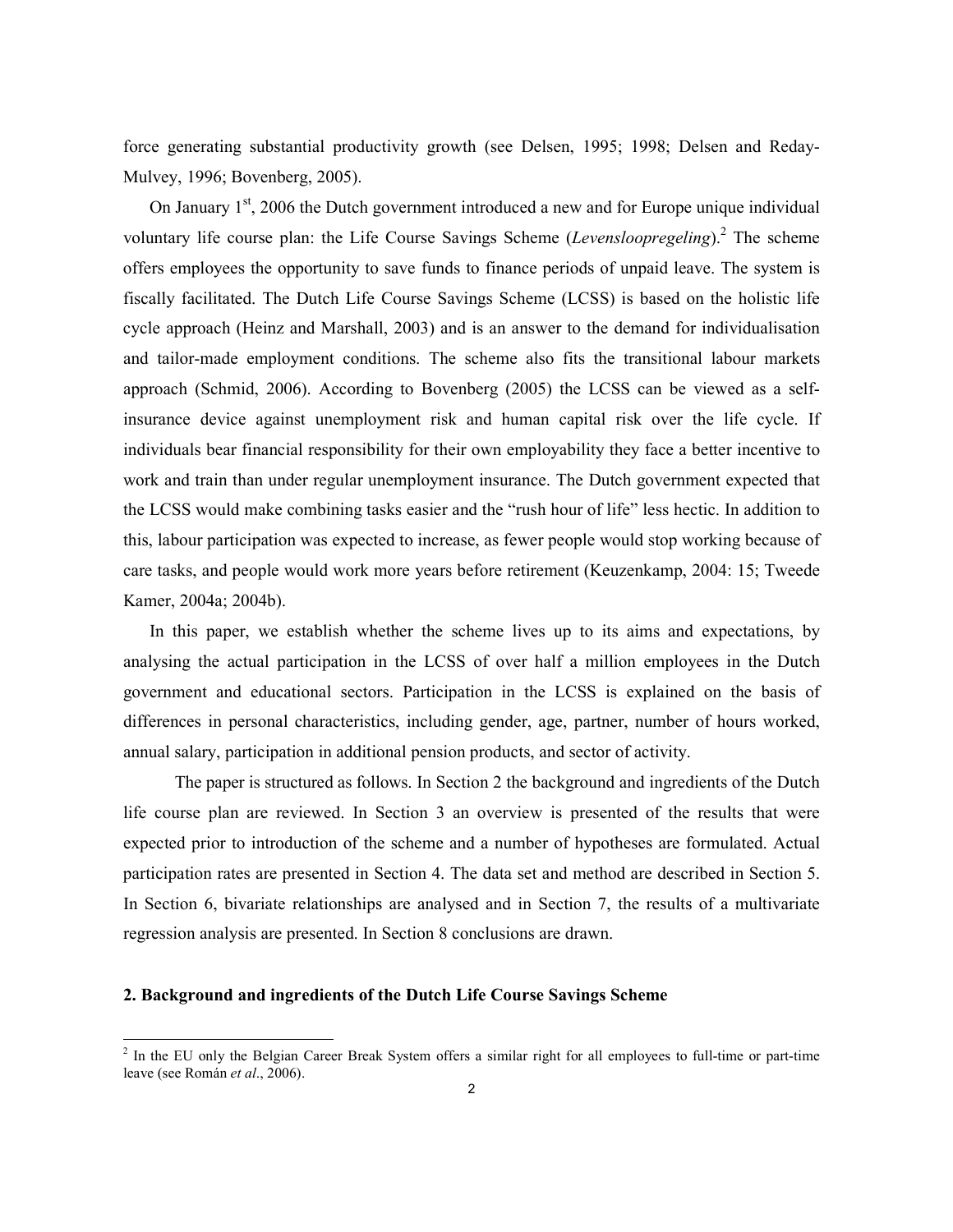In the Netherlands, the male breadwinner model is losing ground. There is a clear shift from oneearner households towards two-earners households on the one hand and single-person households on the other hand. Because most Dutch women work part-time and spend the remaining hours on care, it is better to talk about one-and-a-half-earner households (Delsen, 2002: 47-48). Also in other European countries there is a growing incidence of one-and-a-half-earner households (European Foundation, 2007: 73). The increase in women employment not only means more income at the household level, but also changes in preferences in relation to work and working hours, for example a greater need for part-time employment and more control over working hours. The traditional three phased life course has changed into a five phased life course (SZW, 2002; Bovenberg, 2005). The first phase of early youth concerns socialisation, education and receiving care (0-15 years old). The second phase is new: the phase of young adulthood situated roughly between 15 and 30 years of age. Young adults experiment with relationships and jobs and have few care responsibilities. The third phase between 30 and 60-65 years of age is the peak hour of life, in which work, care and to some extent continued learning are combined. This is the family season. Financial and time pressures are high in this phase. The fourth phase, roughly between 60- 65 and 75-80, is mainly a phase of leisure (active old age). In the final fifth phase, people suffer from serious health problems and need more intensive care. The new LCSS increases the freedom of choice of employees concerning the spread of activities over the life course, and is an answer to the challenges caused by these societal developments. The LCSS also represents recognition by the Dutch government of the social costs of its policies aimed at increasing labour participation. Table 1 summarises the main characteristics of the LCSS.

## Tabel 1 about here

### Personal responsibility

State support of the LCSS is limited to fiscal support. The LCSS requires employees to take personal responsibility for the funding of their longer periods of unpaid leave. It offers them the opportunity to save money to finance periods of unpaid leave for various purposes, such as caring for children or ill parents, educational leave, travelling, sabbatical or (partial) early retirement, while continuing the original employment relationship. The basic idea is that people can reserve a portion of their income to offset losses of income in the future. It is assumed that employees are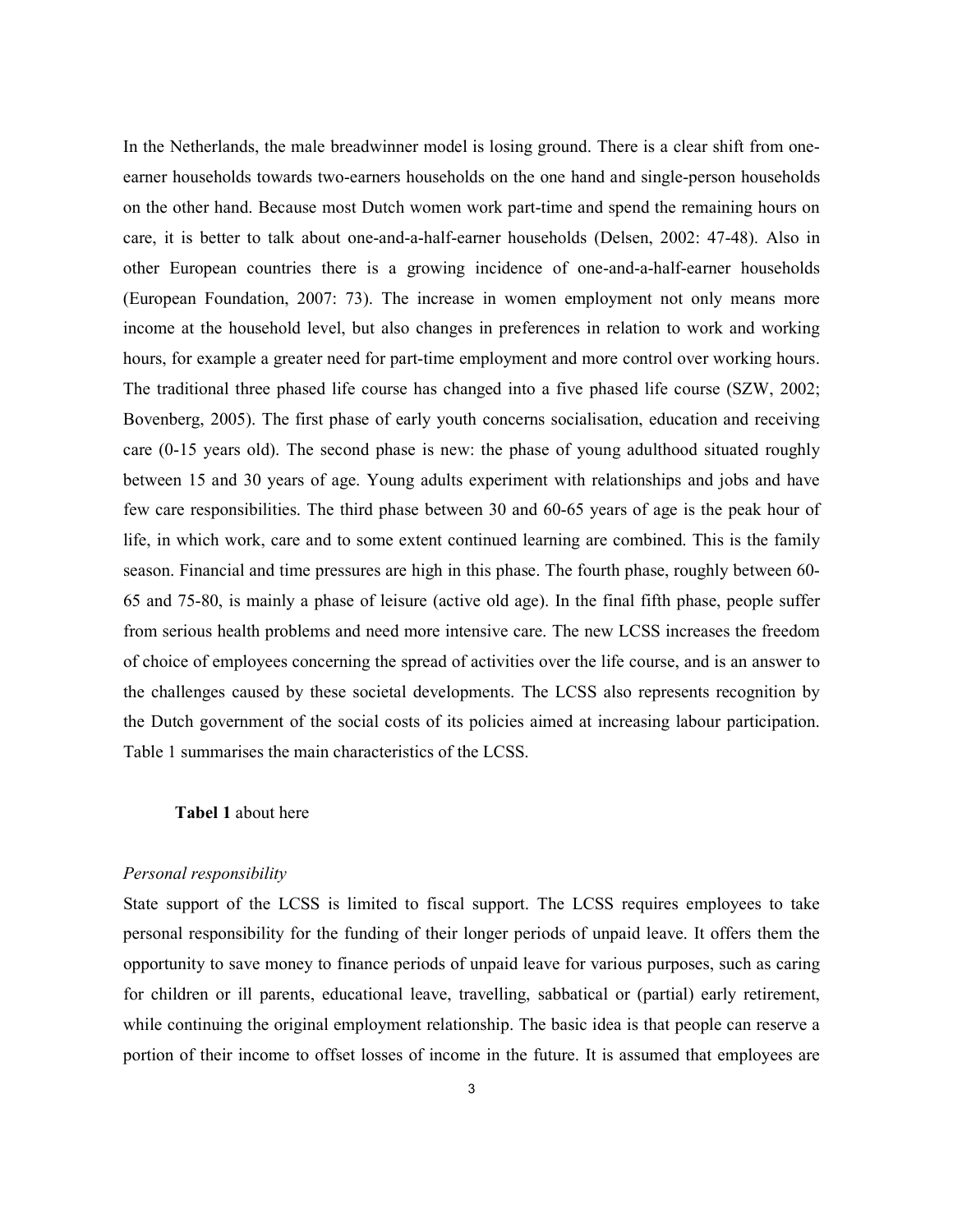able to estimate their future needs for leave and have good insight in the pros and cons of the LCSS. Employees are allowed to save up to 12 percent of their gross wage per annum, up to a maximum of 210 percent of their latest annual gross wage. This means, that in 17.5 years the maximum saving account can is reached (17.5 x  $12 = 210$  percent). This period may be shorter because of returns on the accumulated fund. Holidays and compensation days can also be "cashed in" and added to the savings. If a worker takes a leave, he/she can start building up a full balance again after returning to work.

As employees have a legal right to participate in the LCSS, all employers have to offer such a scheme. Under certain conditions, employers are allowed to contribute to the employee savings. Employers may not stipulate extra conditions for taking up the leave, and the contributions must also be provided to employees who do not participate in the scheme. Taking leave is only possible during employment; it is not a right and can only be taken in consultation with the employer. This does not apply to parental leave (13 weeks for father and mother) and long-term care leave (6 weeks full time), which are provided by law. It is assumed that employers are willing to honour the wishes of employees at different moments of their life course. If employees do not use the accumulated credits during their working career, these credits will be added to their old age pension.

### A compromise

 $\ddot{\phantom{a}}$ 

Initially, the proposed life course plan focussed on the rush hour of life. The introduction of the LCSS was combined with the abolishment of the fiscal facilitation of early retirement (VUT) and prepension arrangements. This abolishment aimed to increase the labour market participation of older employees. As a result, VUT and prepension plans were expected to disappear. However, the trade unions opposed.<sup>3</sup> A compromise was worked out. On November  $6<sup>th</sup>$ , 2004, the government reached an agreement with the employers' and workers' organisations, including an increase in the maximum savings amount, the introduction of (partial) early retirement as an option within the LCSS, and relaxation of the transitional arrangements by the government. Moreover, the premia paid into the early retirement funds or prepension funds may be used for the LCSS. As of January 1<sup>st</sup>, 2006, following the law on fiscal treatment of early retirement and introduction of the Life

 $3$  On the history of the decision-making process and the debate on the introduction the Dutch Life Course Savings Scheme see Fredericks et al. (2005); European Communities (2005) and Van der Meer and Leijnse (2005).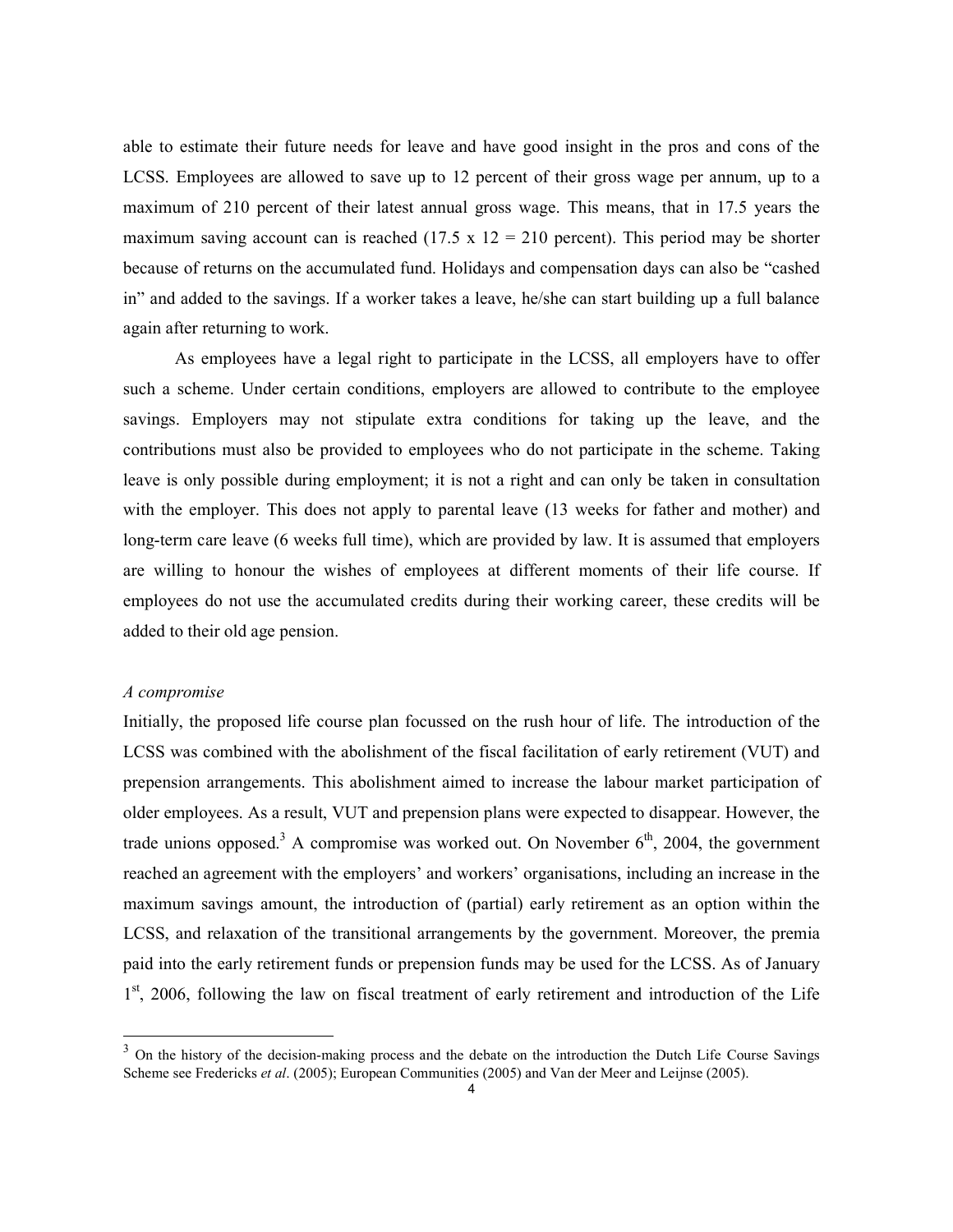Course Savings Scheme (Wet aanpassing fiscale behandeling VUT/prepensioen en introductie levensloopregeling) (Tweede Kamer, 2004a), tax deductions for early retirement schemes were abolished for people who were younger than 57 years of age on January  $1<sup>st</sup>$ , 2005. Employees aged 57 and over on January  $1<sup>st</sup>$  2005 will remain entitled to current tax benefits and may continue to participate - fiscally facilitated - in the early retirement or prepension schemes offered by their employers. If the employer does not offer these schemes, this group may participate in the LCSS and save up to 12 percent of gross salary per annum. In addition, a transitional regulation is applicable to employees between 50 and 57 years on January  $1<sup>st</sup>$ , 2005. The maximum savings limit of 12 percent per annum does not apply to this group, thus enabling them to save 210 percent of their last gross salary in a shorter period of time.

The LCSS is fiscally facilitated. The contributions to the savings fund are tax free. Taxation is deferred until the time when the saving is withdrawn. This delayed taxation is called the "reversal rule". Also the returns on the fund are untaxed. Moreover, the LCSS is supported by a number of tax deductions. When taking up leave, employees receive a tax credit of  $\epsilon$  185 (in 2006; for 2007 the amount is  $\epsilon$  188) for each year in which money was paid into the LCSS, independent of the annual contribution made. For employees who participate in the LCSS and who take up unpaid parental leave, an additional tax credit applies, equal to 50 percent of the gross minimum wage per unpaid day of leave. In 2006 this was about  $\epsilon$  30 per day for a full-timer taking full-time parental leave.

### Salary Savings Scheme

The LCSS was originally meant to replace the Salary Savings Scheme (SSS) (2003 Budget Memorandus). The voluntary SSS, which was introduced in 1994, offers the opportunity of saving the maximum of  $\epsilon$  613 per annum, tax-free. The savings amount has to remain with the bank for four years. For specified purposed it can be withdrawn within this four year period, for instance to buy a house or to conclude an annuity. After four years, the saved amount can be cashed in taxfree and used to pay for a variety of things. The original aim of the SSS was to stimulate capital formation, *i.e.* building up financial assets by the lower paid employees and to create flexibility in the wage formation and collective labour agreement negotiations. However, all income groups, notably the higher income groups, benefit from the fiscal facilitation (De Mooij and Stevens, 2002).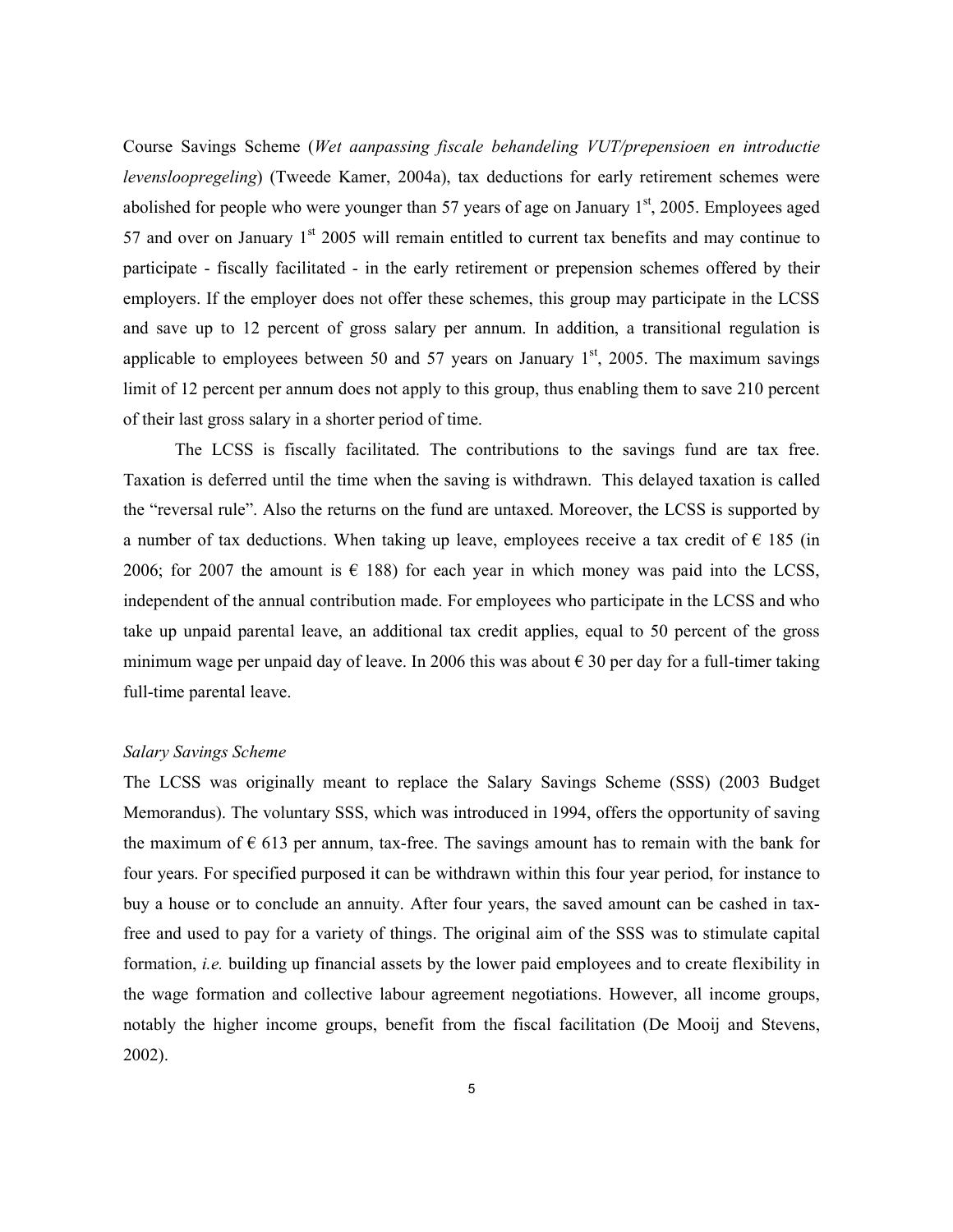There was social resistance against the abolition of the SSS. As a compromise it was decided that both schemes would co-exist, with the restriction that participation in both the new LCSS and the existing SSS in the same calendar year would not be permitted. Employees can choose each year between saving through the SSS or through the LCSS. For the first year of operation (2006) employees had to decide for one of the two schemes before December  $31<sup>st</sup>$ , 2005. This deadline was later extended to July  $1<sup>st</sup>$ , 2006.<sup>4</sup> The Ministry of Social Affairs and Employment launched an extensive publicity campaign to promote the new LCSS and a special internet site was set up to help people calculate how much they have saved for taking unpaid leave.

#### Collective labour agreements

The social partners are free to adapt the LCSS to the specific circumstances of an industry or enterprise. For instance, it will be integrated as an option into the collective labour agreement  $\dot{a}$  la carte in the Dutch universities. In some of the collective labour agreements, conditions related to the right to take leave (duration) and criteria for refusal of taking leave by the employer are stipulated. Another issue addressed in the collective labour agreements is the choice of the provider of the LCSS. Banks, insurance companies and subsidiaries of pension funds may offer the personal life course saving product. The latter may be a banking product (savings account or investment product) or an insurance product (in most cases a life insurance). The social partners can make collective arrangements with banks or insurance companies in the collective labour agreements. These collective agreements are not mandatory for workers. They are allowed to shop around for a better deal from another financial institution or choose not to participate at all. Trade union confederations FNV and CNV are in favour of a collective scheme with subsidiaries of pension funds. Employers may agree to contribute to the individual employee savings.<sup>5</sup>

### 3. Expected participation

 $\overline{a}$ 

In 2004 the Dutch government expected that in 2006 the average annual participation in the LCSS would be 1.9 million employees or 20 percent of the workforce and that it would increase to 3.0

<sup>&</sup>lt;sup>4</sup> This deadline applies to ending the participation in the Salary Savings Scheme in 2006 to participate in the Life Course Savings Scheme as of January 1<sup>st</sup>, 2006. Employees that did not participate in the Salary Savings Scheme could still choose - retroactive to January  $1^{st}$ , 2006 - to participate in the LCSS after July  $1^{st}$ , 2006.

<sup>&</sup>lt;sup>5</sup> For example, in 2006 most public sector collective labour agreements included employers' contribution. The agreed employer's contribution varied between 0.45 percent and 1.5 percent of the gross annual salary. Dutch Shell employees received  $\epsilon$  600 in 2006.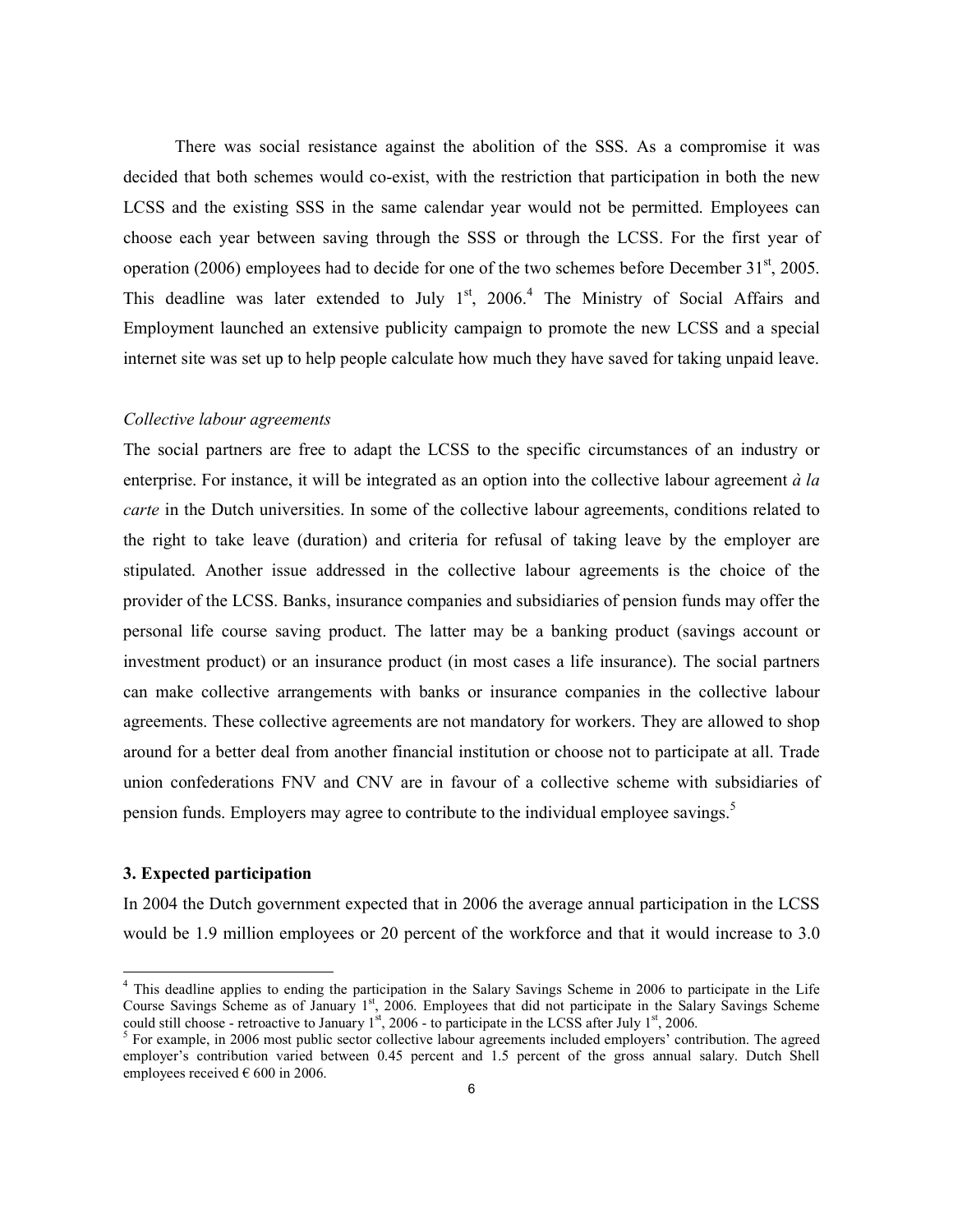million employees or 33 percent of the workforce in 2009 (Tweede Kamer, 2004b: 12). The government was strengthened in these positive expectations by several ex ante studies. Survey research by the insurer Avéro Achmea indicated that 33 percent of the respondents would certainly participate (OR-Onlin.nl, 2004). Another survey by the Dutch trade union federation FNV, among employees aged 18-35 years, indicated that 34 percent of the respondents would participate (Van der Erf and Van der Veen, 2003). A study by the insurer Interpolis found that only 3 percent of the respondents would certainly participate, while 23 percent would probably participate in the LCSS (Vos, 2005).

 Although these results point towards an expected participation rate of about one third, there were theoretical and empirical grounds to expect that the actual participation would be lower than ex ante figures suggested, that only certain groups of employees would participate, and that the scheme would only be used for specific purposes. Surveys suffer from selection bias because potential participants having a higher response rate than non-participants. The SSS is fiscally more advantageous than the LCSS (Goudswaard and Caminada, 2006; Keuzenkamp, 2004). Jongen and Kooiman (2004) have estimated that because of this, the participation rate of the LCSS will be low; they expected only about 17,000 employees (0.1 percent of the workforce) to participate. The required permission of the employer for taking leave makes the scheme less attractive; employees have no guarantee to be able to take leave in the future. Also future returns on the savings are uncertain. Moreover, in the long run, the government may change the conditions.

 From a theoretical perspective, it is known that when individuals are confronted with an actual choice situation, "bounded rationality" (Simon 1957) may start playing a role. Individuals are rational, but up to the limit of their capacity to receive and process information. People are not fully aware or do not have a complete picture of the (future) consequences of a choice they make now. A simple solution to this information fuzziness is to consider the predefined standard choice as good. This "power of default" (Clausen and Koch 2002) may easily prevail. Thus, although in mainstream economics offering (more) choices is considered to be better, at the end of the day people may consider that additional options simply increase the risk of making the wrong choice (Iyengar and Lepper, 2000; Schwartz 2004). In this respect the SSS is less risky and hence more attractive than the LCSS.

#### Maximisers versus satisficers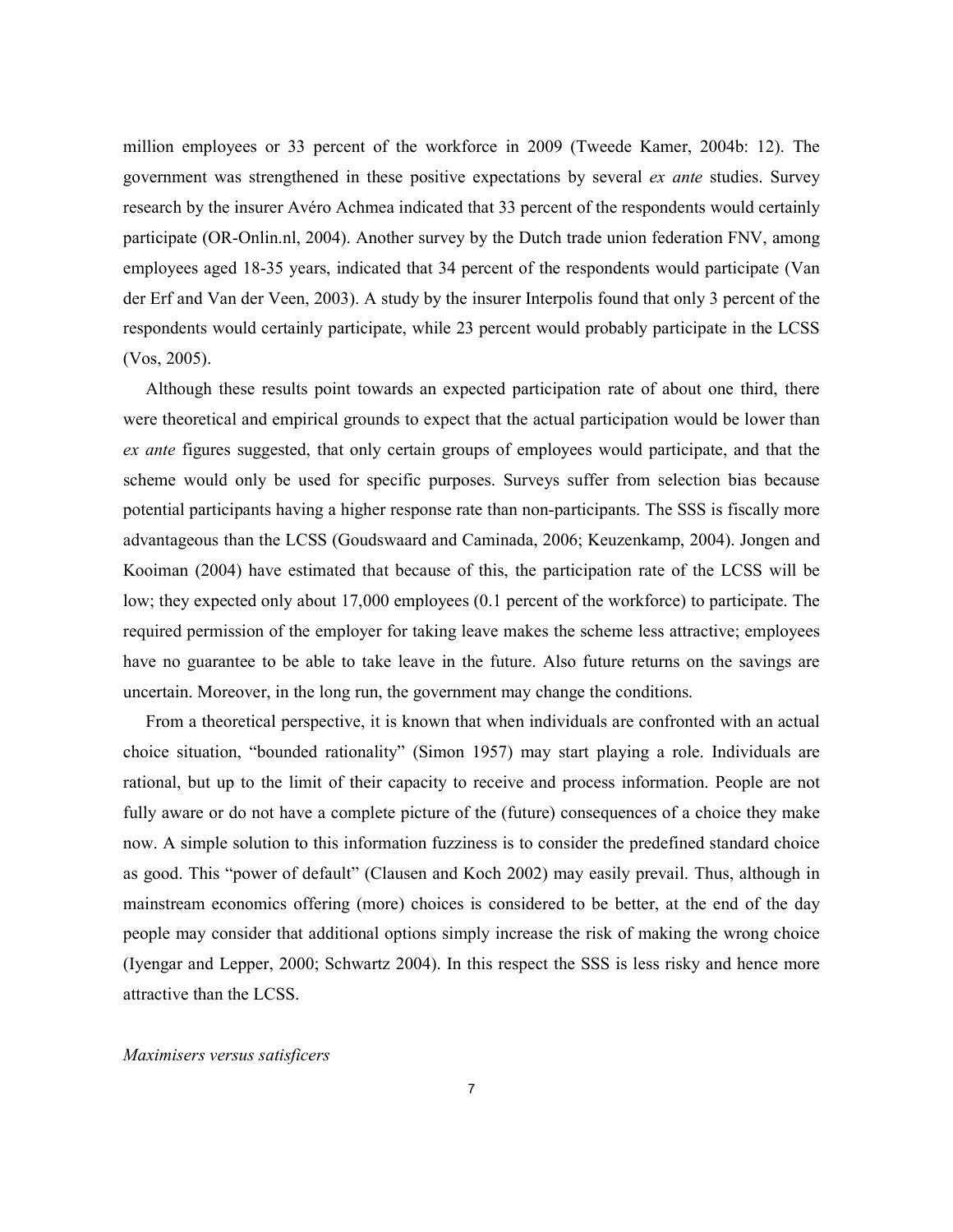Following Simon (1957), two classes of people may be distinguished: maximizers and satisficers. Maximizers are people who always try to select the best option from the available options. Maximizers are a small minority. The majority of people are satisficers, who simply look for a choice that is good enough. Being a satisficer may be rational, because of the information costs involved. As a result, most people may choose not to choose. Postponing decisions, choosing not to choose, is also related to the increase in the freedom to choose. According to the theory of framing and the theory of goals (see Lindenberg 2001a; 2001b), if people have to choose from several options, the strive for instant satisfaction and a good feeling may prevail. This is because short-term goals are directly tight to emotions and to the improvement of the conditions of self. As a result many people can be expected not to save money for leave in the future by participating in the LCSS. Another reason to expect low participation, at least in the first year, is the fact the LCSS is a new arrangement. As a result employees might hesitate because they first want to see how things work out. Based on these considerations we expect that only a small minority of the employees will actually participate in the LCSS in 2006.

### Adverse selection

Participating employees who wish to take up leave, but do not get permission of their employer may be "forced" to use the LCSS to retire early. Dutch employees are very much in favour of early retirement. Taking into account the steep age-wage profiles with wages above productivity level at older age, employers will only approve when there is economic gain in allowing taking up saved leave, representing an additional incentive to use the scheme for early retirement. This tendency is emphasised by adverse selection resulting from offering workers greater choice and thus greater sovereignty (Delsen 2002; 2003). Due to budgetary constraints, only certain categories of employees can afford to materialise their leave and working time preferences. Especially workers who are well-off and highly productive are expected to be able and willing to opt for early retirement. Lower paid workers will have less opportunity to choose; certainly when conditions are increasingly individualised and made actuarially fair, like in the LCSS. The less well-off and less productive workers will (have to) choose for working more hours and more years.

Although the LCSS is basically an individualised scheme, the decision about working time are generally taken at the household level. That is why related to working time and part-time work, it seems more informative to take the household as the basic decision-making unit rather than the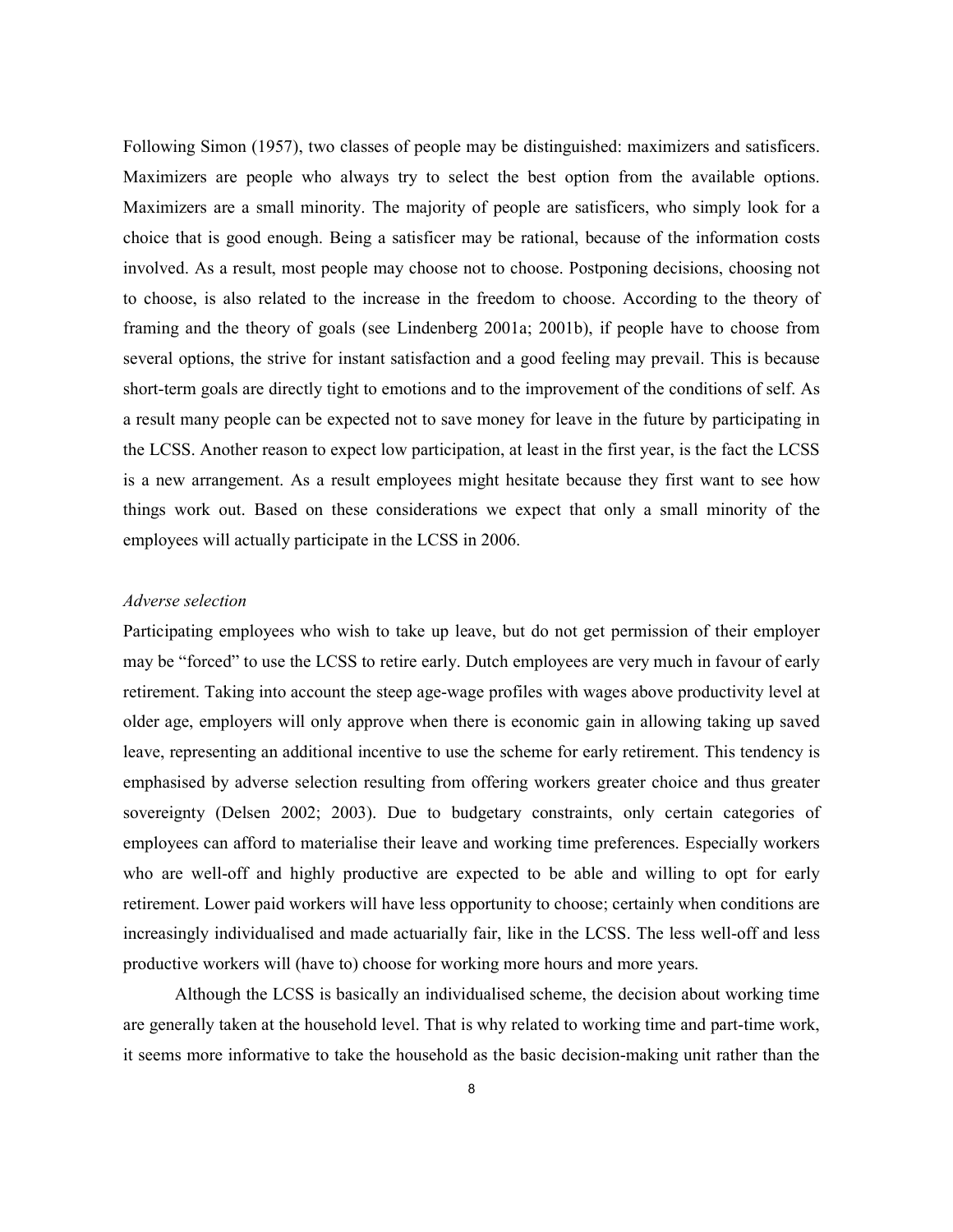individual. If both wife and husband are substitutes in the household *production* of commodities (Becker, 1965), one spouse's increased labour supply to the market may tend to decrease the supply of labour of the other. In case both spouses are complementary in the *consumption* of household commodities they may take leave together (see Killingsworth, 1983; Hamermesh, 2000). The mentioned increase in the number of female workers and in the number of households with two incomes increases the financial scope to participate in the LCSS and (one of) the partners may use the savings to retire early, to stop working, or to work part-time for a limited period. The LCSS may stimulate leisure time at younger age and reduce the income drop when taking up leave. The LCSS does not offer an incentive to labour participation at older age. Hence, the LCSS may run counter to the policy of stimulating labour participation (See also De Mooij and Stevens, 2002).

 Fiscal treatment may also be an important explanatory factor of the overall participation rate as well as the age, gender and salary distribution of participants in the LCSS. The delayed taxation (reversal rule) only offers limited tax advantage. The difference between the deduction applied when the savings are made and the tax charged at withdrawal is usually minimal and may even turn negative when there is a considerable increase in income (promition). The exemption from equity tax may be considerable for high income earners; but lower income earners will in most cases not be able to profit from this facility (Goudswaard and Caminada, 2006). The flat tax credit of  $\epsilon$  185 is relatively attractive for the lower income groups. After 15 years of participation this tax credit amounts to  $\epsilon$  2,770. However, single persons on minimum wage pay little income taxes and cannot profit from this tax credit. Moreover, the absence of a minimum savings amount requirement may induce employees to participate while saving only a very little amount money annually, just to benefit from this flat tax credit, representing a deadweight loss. The additional tax credit of about  $\epsilon$  30 per day in case of parental leave is considered a significant financial facilitation for people with low incomes (Fredericks et al., 2005: 43). Women and men who earn up to approximately twice the minimum wage will not have to pay any income tax when using the life course plan for parental leave. The scheme will still be unattractive to people with a low income because the tax discount is not paid while the saving is done.

Dutch experience with offering choices in the collective labour agreements  $\dot{a}$  la carte (Delsen et al., 2006) and in the individualised Salary Savings Scheme (SSS) (De Mooij and Stevens, 2002; CBS, 2005a; 2007; Kösters, 2007) shows that the participation rates are higher for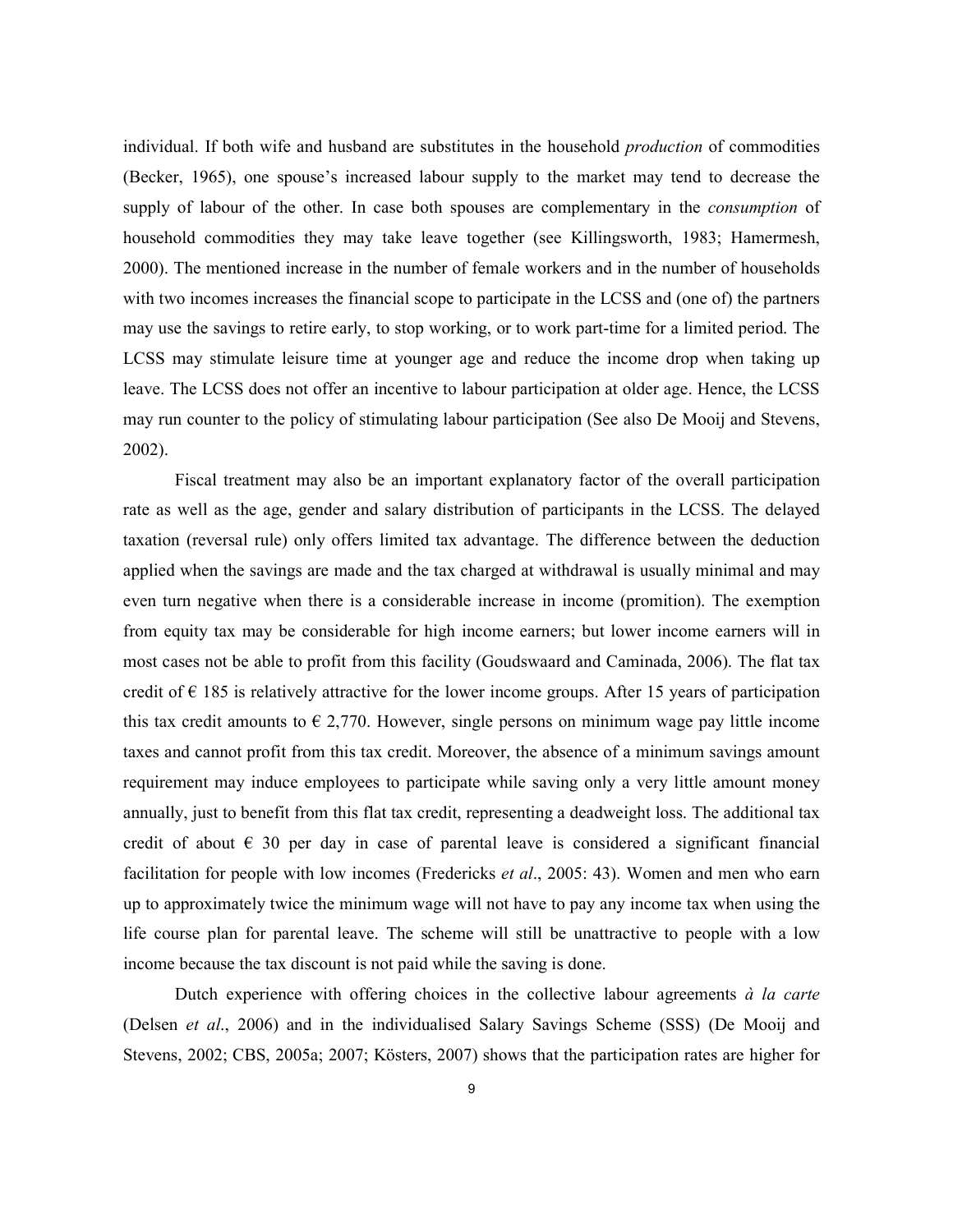male relative to females, older workers relative to young workers, employees with high salary level relative to employees with low salary level and for full-time employees relative to part-time employees. In line with this experience the contribution of the LCSS to facilitating life course choices is expected to be limited; only some employees will be able to participate in the LCSS (see Keuzenkamp, 2004; Plantenga and Remery, 2004; Fredericks *et al.*, 2005; MinBZK, 2006). It is expected that the main users will be employees on higher salary, men, older employees, couples without children and full-timers. These groups will be able to set aside money to invest in the LCSS. The LCSS mainly offers financial benefits for employees with a higher salary. For single parent households and young people who are at the start of their career it will be difficult to save money and to build up a substantial account. They may use it for parental leave, but have little time to save. The flat tax credit implies that men with high salaries loose much more than parttime working women and women that have a lower wage when using the LCSS for parental leave. If women use the scheme, they will probably use it mostly to fund parental and/or care leave. As a result, they may lose the opportunity to use the credits for early retirement or other forms of leave. Only few men are expected to use the LCSS for parental leave; men will more frequently use LCSS to fund prepension arrangements. The time to save for early retirement is relatively long. It is a well established fact that the income level changes over the life cycle. Data for 2003 from Statistics Netherlands show that annual salary increases with age, with a peak in the 46-55 years category. For young people the income increase is strong, because they find a (better) paid job or their wages increase related to seniority and more experience. At older age an increasing number of people stop working partially or fully, as a result their average income drops. The highest average income is in households with a breadwinner between 50 and 55 years of age (CBS, 2005b). Combined with pension consciousness these data suggest that the LCSS will mainly be used to finance early retirement.

 The contribution of the present LCSS to the objectives of transitional labour markets is also expected to be poor for several reasons. There is no provision that supports the use of leave for continuous training or for upgrading low-skilled. It is to be expected that the present scheme will be used mainly for compensating income loss at early retirement and less for other forms of leave. There are three reasons for this: first, in case of short-term leave (less than three months or less than one year) the SSS is more advantageous; second, older workers have more financial leeway to save for leave than younger workers; third, in existing schemes more is saved for prepension than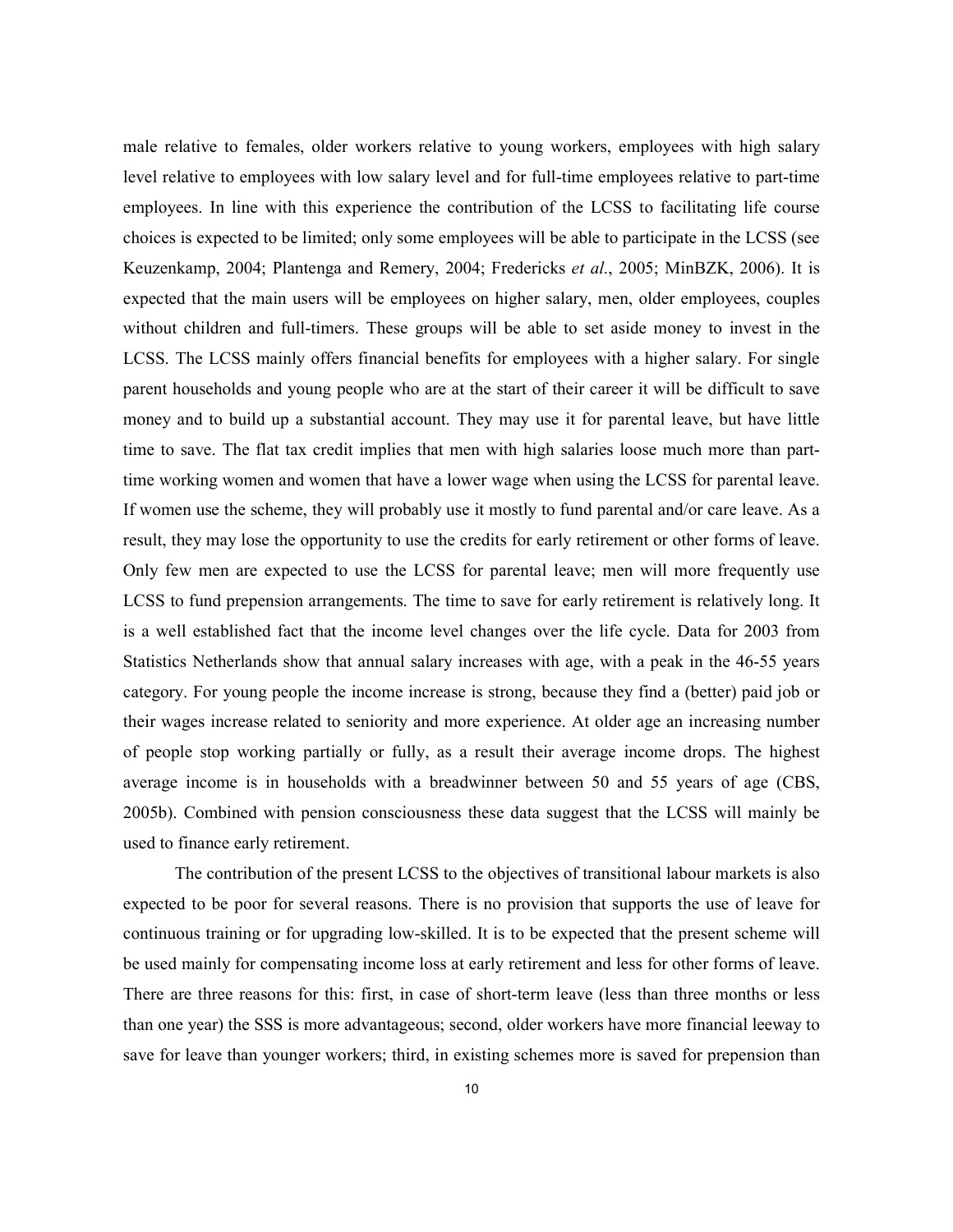for other forms of leave (CPB, 2004; Jongen and Kooiman, 2004). Also because employees have to save first, the contribution to the objectives of transitional labour markets is limited. Pressing needs of women for parental leave and for care leave and early retirement for men will prevail (Fredericks et al., 2005: 45-46; Keuzenkamp, 2004).

 Also the number of hours worked have their influence on the participation in the LCSS. For the part-time employees the financial scope to save is limited relative to full-time employees. Because most Dutch part-time employees have voluntarily chosen the number of hours they usually work (Delsen, 1995; Bielenski et al., 2002; Buddelmeyer, Mourre and Ward, 2004; Euwals and Hogerbrugge, 2006), their work-life balance may be better than the ones of full-timers, they will have less need to adapt there working hours by participating in the LCSS. Therefore, we expect to find a lower participation rate among part-timers than among full-timers. For the same reasons - because in the Netherlands most part-timers are female and most full-timers are male we also expect to find a lower participation rate among female employees than among male employees. The choices made most likely also are influenced by care responsibilities. Because this information is not included in our dataset it is not possible to measure directly the impact of childcare or eldercare responsibility on participation. However, as care responsibilities in the Netherlands (as elsewhere) are still primarily a female domain, their influence will most likely be reflected in the (expected) lower participation rates in the LCSS by women. From this we expect the contribution of the LCSS to improved work-life balances to be limited.

### 4. Actual participation

The actual participation in the LCSS in 2006 confirms the above mentioned expectations. According to Statistics Netherlands (see Table 2) the average participation rate of employees with a paid job of at least twelve hours a week was 5.6 percent in 2006. The participation rate of men is higher than of women. Full-timers participate more than part-timers and employees with a permanent contract considerable more than employees on other contracts. The participation rate increases with age up to 55 years and decreases after that age. Participation rates rise with the education level. Finally, as expected, employees with a partner participate more than singles, and parents less than non-parents. A representative survey in July 2006 among members of the DNB Household Survey panel found a participation rate of 8 percent; 58 percent of the participants indicated to save for early pensioning. Fiscal benefits are an important motive (65 percent) to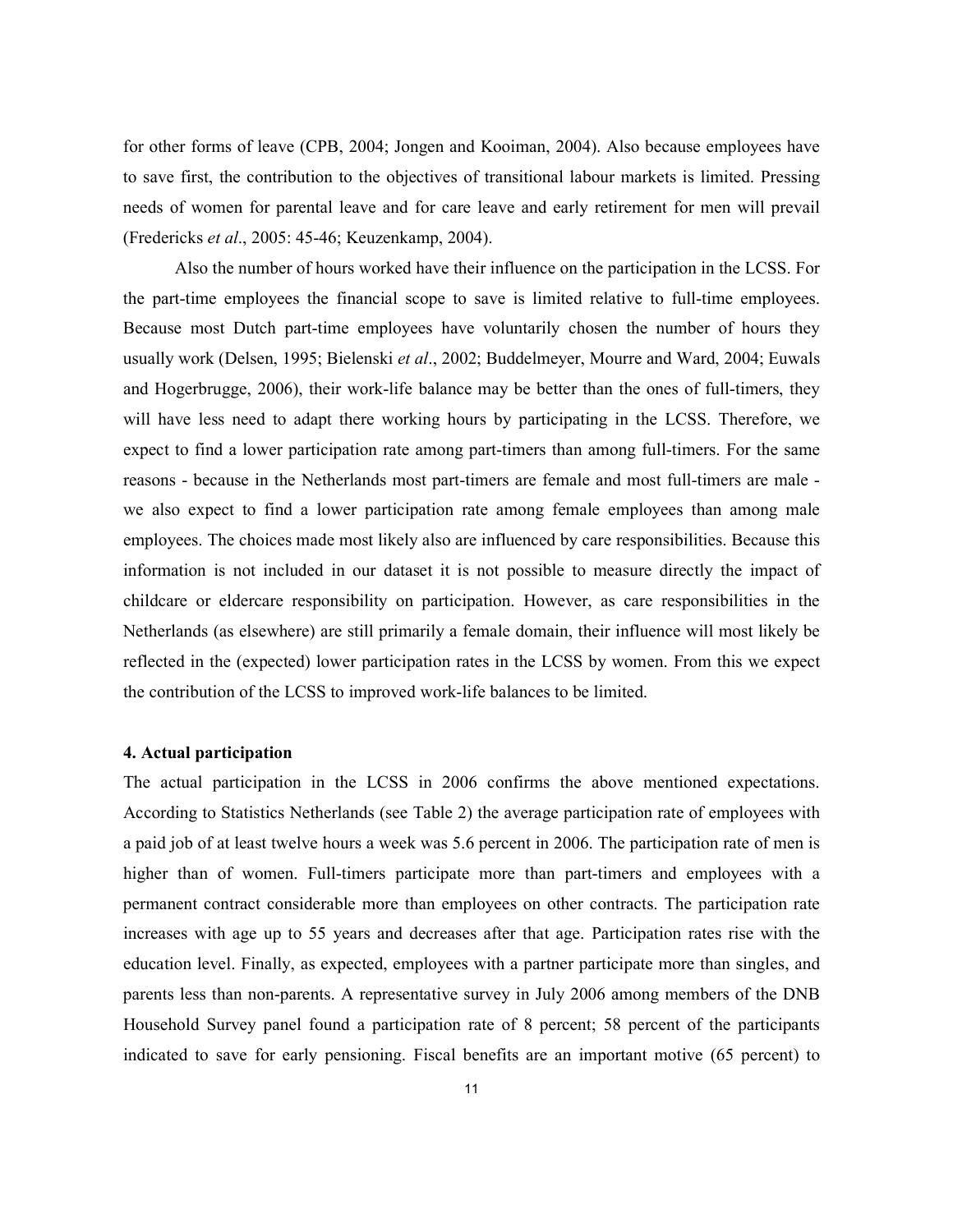participate; also the employer contribution (31 percent) plays an important role. Important reasons for not taking part in the LCSS are: the attractive Salary Savings Scheme (31 percent); save myself and leave options open (16 percent), cannot spare the money (13 percent) (Van Els, Van Rooij and Schuit, 2006). Also Statistics Netherlands' data show that early retirement is the most important reason for participation in the LCSS. The fact that half of the employees (males 54 percent and females 45 percent) want to use it for early retirement runs counter to the aims of the LCSS. Note, however, that a considerable portion of the participants (29.1 percent) does not yet know the purpose; notably the younger employees (47.1 percent) have not yet decided on the purpose of the savings (CBS, 2007; Kösters, 2007). Survey results of an Internet panel representative for the total employees within the government sector (central government, provinces and local governments, juridical power, defence, police, water boards and education) of the Ministry of Domestic Affairs and Kingdom Relations in the seond half of June 2006 show that about 6 percent of the civil servants participate. Older employees participate more than younger employees, the participation increases with the salary level and employees on permanent contract participate more than employees on temporary contracts. Early retirement again is the most important reason (MinBZK, 2006).

#### Table 2 about here

From these bivariate results it can be concluded that the actual participation rate (5-8 percent) in 2006 is much lower than was expected on the basis of stated preferences and also is clearly below the level expected by the government. Only certain employees are able to participate. The limited participation implies that the contribution of LCSS to extending free choice of individuals to plan their life course is poor. Also the contribution of the LCSS to a less hectic rush hour of life is limited. The fact that the LCSS is maily used to retire early contradicts the participation aim of the scheme.

#### 5. Dataset

To study participation in the LCSS in more detail, we use data on 542,449 employees in the Dutch government sector and the educational sector provided by Loyalis, one of the suppliers of the LCSS. The government sector includes public administration (central government, provinces and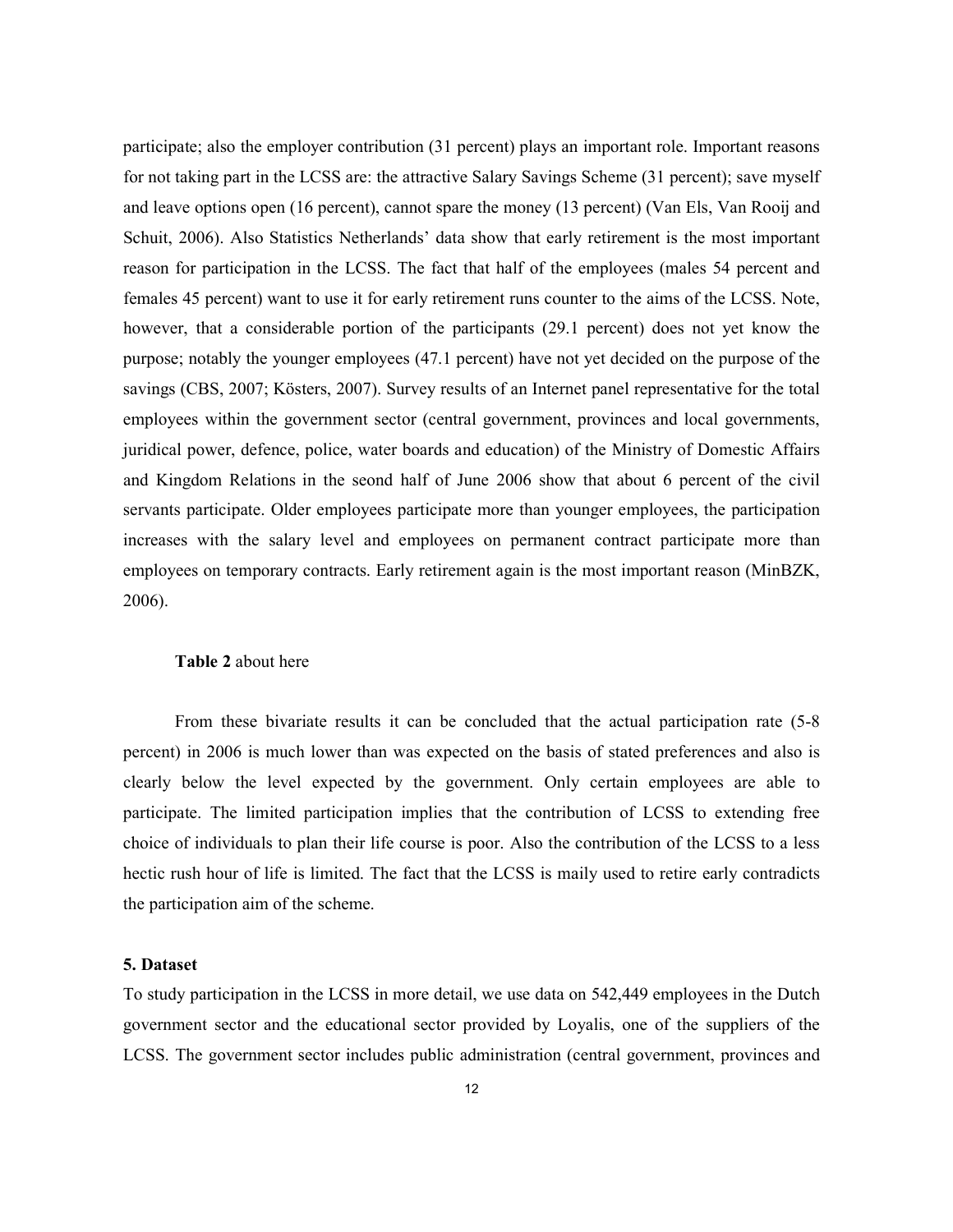municipalities) and special services like defence, police and justice, water boards, electricity boards, public utilities, academic hospitals and research and science administration. The educational sector concerns subsidised education, including primary, secondary and tertiary education as well as occupational, further and adult education. Of these 542,449 employees we know whether they choose to participate in the LCSS provided by Loyalis at the end of July, 2006. The available background characteristics of the employees are gender, age, whether they have a partner, number of hours worked, annual salary, the participation in additional pension products, and the sector of activity in which they are employed.

### Table 3 about here

Table 3 shows that 3.9 percent of the employees actually participated at the end of July, 2006. This figure underreports the actual participation in 2006, because part of the civil servants had not made a choice yet and for another part of the civil servants the choices were unknown, because they opted for another provider of the LCSS. In our analysis we assume that on average the preferences of those whose choices we do not know are similar to those whose choices are known. Table 3 seems to confirms this. Although the participation rates are lower than the national rates, because of incomplete data, the differences by gender, age, presence of partner and working time do not differ substantially from the total population presented in the previous section.

### 6. Bivariate analysis

Our data support the expectation that only a minority of the employees would participate in the LCSS. This does not imply that most employees are satisficers; it mainly suggests that only relatively few employees switched from SSS to LCSS. According to Statistics Netherlands (CBS, 2007) two thirds of the participants in the LCSS in 2006 participated in the SSS in 2005. The limited switch is related to the fact that participation in the competing SSS is more interesting and less risky, and the fact that choices are more influenced by short-term rather than long-term considerations. Indeed, in 2006 with a participation rate of 43 percent of employees, the SSS was much more popular than the LCSS (CBS, 2007). In the government sector over 54 percent of the employees participated in the SSS in 2006 (MinBZK 2006).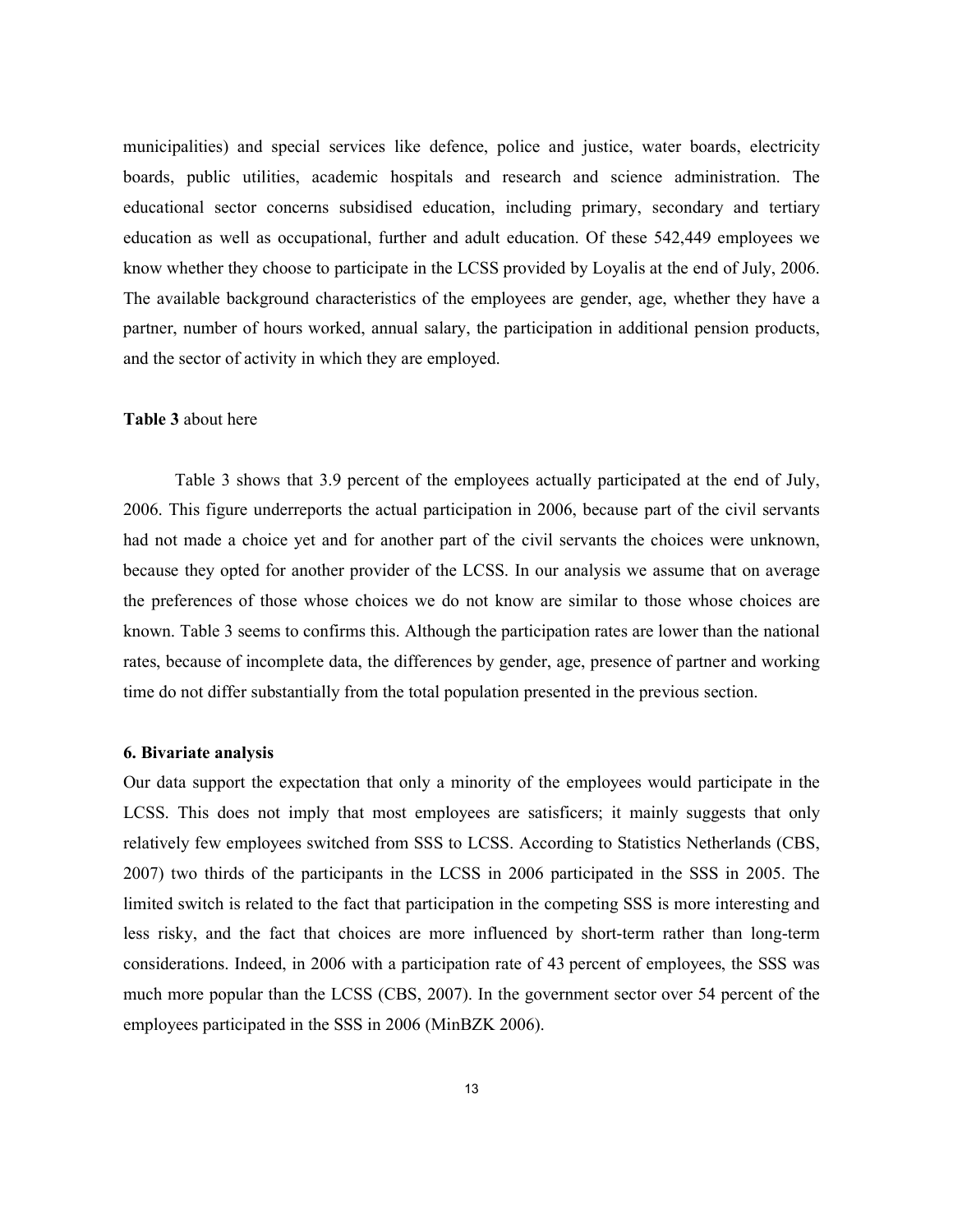As expected the participation rate of men is higher than of women; full-timers participate more than part-timers, and the participation rate increases with the number of weekly working hours. The participation rate of young adults, less than 26 years old is the lowest (2.9 percent) and increases with age (see Table 3). The limited number of young adults that participate may use the LCSS for parental leave in the next phase, the rush hour of life. Although its contribution to reduced hectic also depends on the available amount and time to save, the low participation rate indicates that the contribution of the LCSS to a less hectic rush hour of life will be limited. Our data produce a peak in the participation rate (4.8 percent) in the 46-55 years old category. Also the data from Statistics Netherlands show the lowest participation rate for young employees below 25 years of age and a peak in the participation rate for employees 50-54 years of age (see Table 2). The results are in line with our expectation that older employees have more financial leeway than young employees. They also point towards the LCSS mainly being used for early retirement in the future. Apart from salary level, pension consciousness plays a role in explaining the relatively high participation rate of the older age group, because these employees are closer to retirement age. Moreover, the people in the older age group - borne between 1-1-1950 and 31-12-1954 - are allowed to save 100 percent of their salary per year in the LCSS as part of the transitional regulation. Other employees participating are only allowed to save 12 percent. The relatively low participation rate (2.7 percent) of the 56-65 years old is related to the fact that the employees aged 57 and over may continue to participate in the fiscally facilitated early retirement and prepension schemes, when offered by their employer. It may be concluded that the present design of the LCSS does not induce employees to work more years after retirement; it actually is an incentive to retire early.

 Adverse selection by the LCSS is confirmed by our data. As expected, the participation rate increases continuously with the annual salary level; the participation rate of employees in the highest salary group (5.9 percent) is three times the participation rate of employees in the lowest salary group (2.0 percent). In line with our findings, Statistics Netherlands data show that participation rates rise with the education level: 8 percent of higher educated employees participate in the life course scheme, compared with 4 percent for those with lower education levels (see Table 2). Also the expected positive effect of the availability of a partner is confirmed by our data. Also Statistics Netherlands' data in Table 2 show this positive impact of partner on the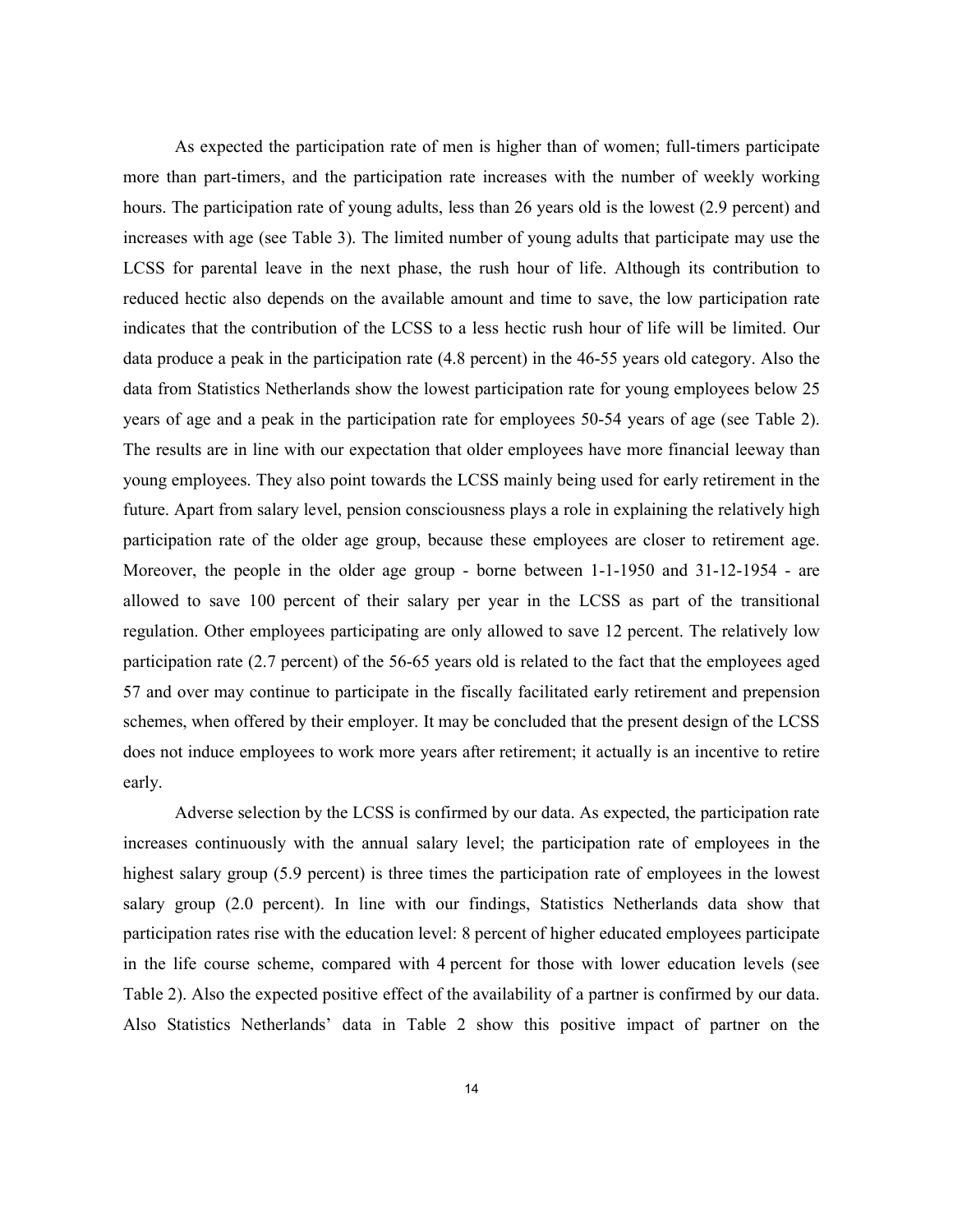participation rate. The positive association of the participation rate with additional pension products supports our expectation that the minority of employees are maximizers.

Table 3 also indicates that the participation rates vary considerably between sectors of activity. These sectoral differences may be related to differences in employee characteristics, gender and age and salary structure. Also differences in the familiarity with the provider of the LCSS, in the participation in the SSS, differences in the collective labour agreements and in the employer contribution to the LCSS partly explain the differences in participation rates in the LCSS between sectors. Moreover, the amounts of prepension premia available that may be used for the LCSS vary between economic sectors as well as between employees. In the sector Electricity boards, public utility and water companies with 13.2 percent the participation of employees is three times as high as in other sectors of economic activity. This is related to the fact that the early retirement funds has been abolished; the money could be transfered to the LCSS. The sectors Police, defence, judiciary (1.4 percent) and Academic hospitals (1.1 percent) show the lowest participation rates. The Police had not yet made a choice at the end of July; it concerns spontanious participation. The Academic hospitals participate in the LCSS with supplier Careon in the health and care sector.

#### 7. Multivariate analysis

The results of the bivariate analysis show how participation in the LCSS varies among different groups of employees. However, because the characteristics used to distinguish those groups (gender, age, earnings, sector etc.) are related to each other, the bivariate results do not give insight into the underlying preferences. To get a better picture of the preferences of the different groups of employees we use a multivariate analysis. It discounts for overlapping explanations of participation in LCSS between correlated independent variables and expresses the net effects of each independent variable controlling for any others in the equation.

### Table 4 about here

The results from the logistic regression analysis presented in Table 4 differ considerably from the bivariate cross tabulations presented in Table 3. When the other individual characteristics are controlled for, gender has a significant influence on participation. Unlike what was concluded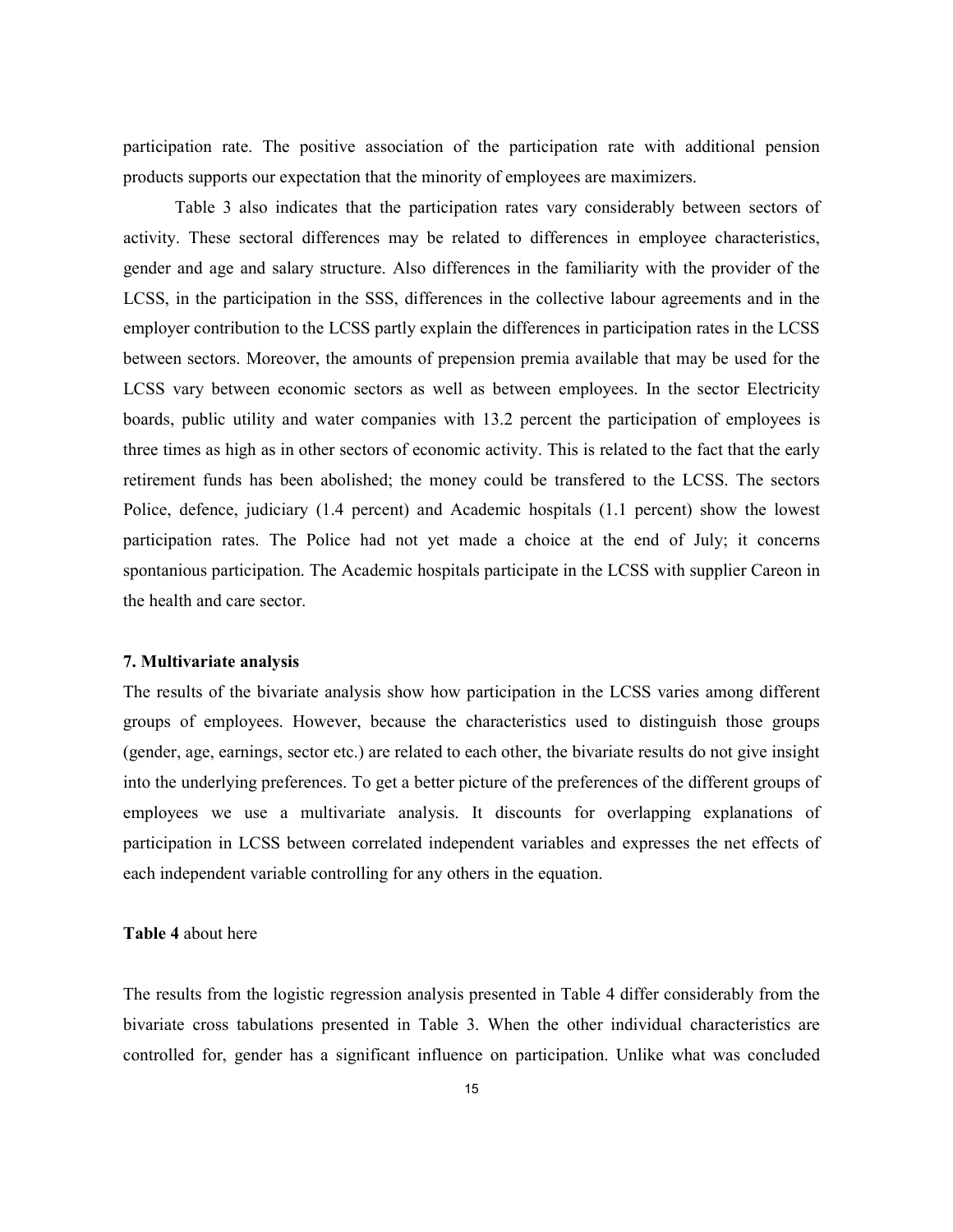from Table 3 and opposite to our expectation, females participate significantly more than males in the LCSS. Table 5 shows that in all salary classes, except the lowest one, the participation rate of females is higher than of males. The higher average for men in the bivariate cross tabulations in Table 3 (reproduced in the bottom row of Table 5 below) can be explained by the high representation in the highest salary class. Women are more frequent in the lower wage classes. So the average participation figures in Table 3 are biased because of differences in the composition of the population. From the logistic regression results presented in Table 4 it can be concluded that when salary is kept constant, women show higher participation rates than men. This is confirmed by Table 5.

#### Table 5 about here

From the cross tabulation in Table 3 it was concluded that the participation-age relationship is inverted-u shaped. The logistic regression shows a non-linear relationship between age and participation rate in which the younger age groups participate above average and the participation rate of the 56-65 years old is below average. This conflicts with our expectation as well as with the expected results from our literature search. Although our data do not include the amount of money saved nor the actual purpose and use of the saving in the future this surprising finding is promising from the LCSS' aim point of view. Table 6 shows that within each age group the participation rate increases with income, and that within salary categories there is no systematic relationship of the participation rate and age. In line with data for 2003 from Statistics Netherlands (CBS, 2005b), our data show that annual salary increases with age, with a peak in the 46-55 years category. This is the major explanation for the differences in results between Table 3 and Table 4 concerning the relationship between age and participation. The below average participation rate of the 36-45 years old seems to confirm the peak hour of life, typified by financial pressure. For the 46-55 years old age category the pension consciousness of the older age groups and the influence of the transitional regulation are confirmed. The below average participation rate of the 56-65 years old relates to the transitional regulation for this age group.

#### Table 6 about here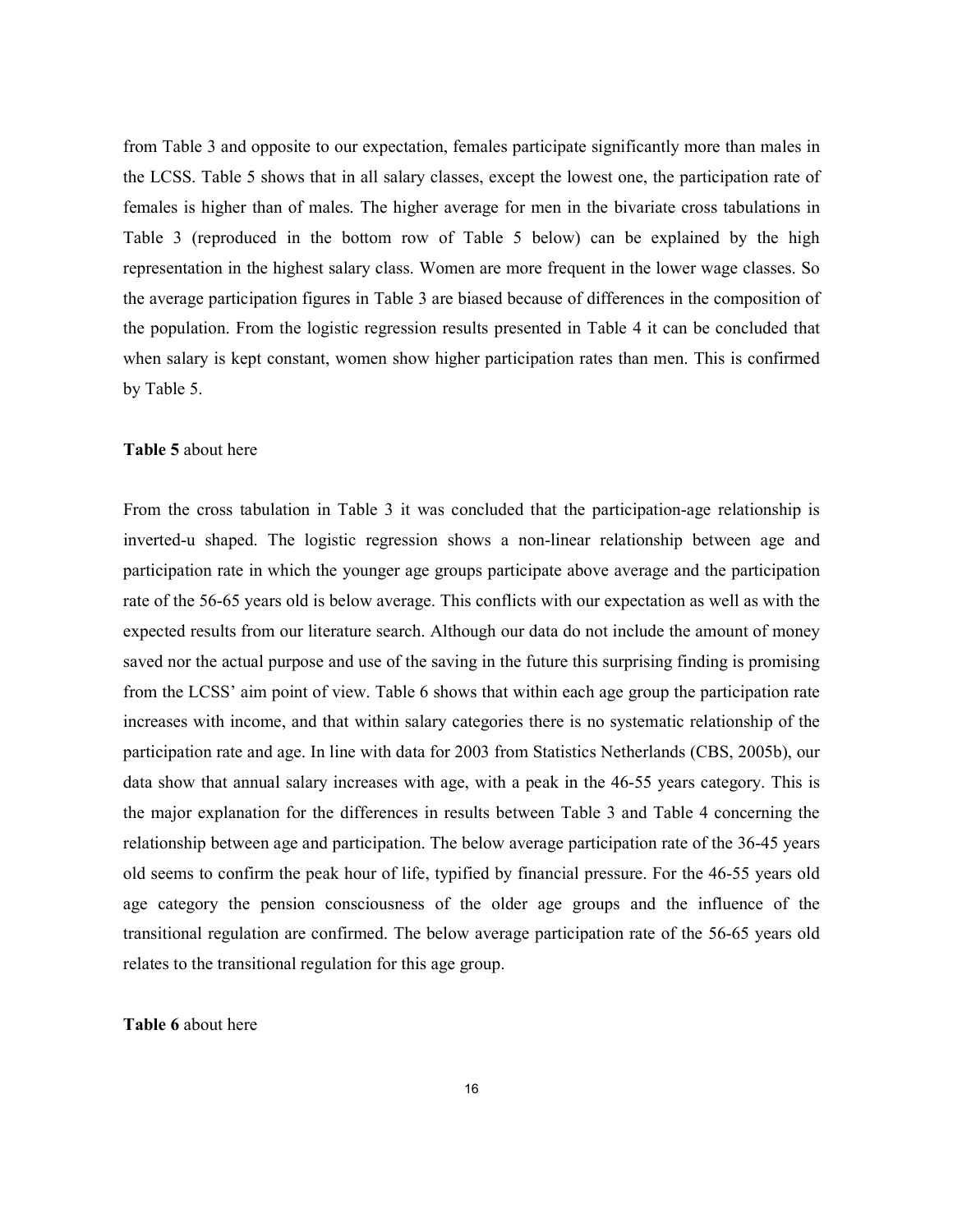Unlike our expectation, the regression results in Table 4 seem to indicate that the LCSS is not mainly used to finance early retirement. The significantly above average rate by young adults below 26 years of age and the 26-35 years old is promising, for it may allow a period of saving long enough to build up a balance for substantial unpaid leave in the next life cycle phase, the peak hour of life. Hence, from the multivariate regression analysis a more positive conclusion can be drawn than from the bivariate analysis. Although participation (still) is low, the LCSS has a potential to contribute to balancing the work-life balance over the life cycle, to the objectives of transitional labour markets as well as to promoting freedom of choice for employees.

The positive relationship between participation rate and annual salary in Table 3 is confirmed by the logistic regression results in Table 4. As expected, the participation rate in the LCSS increases significantly with salary level. Employees in the lower salary groups participate significantly less than employees in the higher salary groups. This points towards adverse selection. In the individualised and actuarial fair LCSS lower paid and less productive employees have less opportunity to save and hence to choose. The multivariate analysis also confirms our expectation that employees with a partner have a significant higher participation rate than single employees. Relative to couples, in the individualised savings systems the growing number of single person households have less opportunity to participate. This also partly mirrors the importance of the income level for participation. Because of budget constraints the contribution of the present LCSS to facilitate the free choice of individuals to plan their life course is limited and only applies to financially better off and more productive of employees. Purchasing power, i.e. salary level is the core factor explaining differences in participation rates. The multivariate regression seems to confirm our expectation that the present design of the LCSS favours the higher salary earners, or at least does not fully correct market failure. Fiscal facilitation is potentially an important policy instrument to increase the LCSS participation rate and extend freedom of choice to all employees, irrespective of salary group, age group or household types.

### Table 7 about here

Contrary to the bivariate results in Table 3 and opposite to our expectation the logistic regression results in Table 4 indicate that part-timers participate significantly more in the LCSS than full-timers; the participation rate and the number of hours worked are inversely related. Table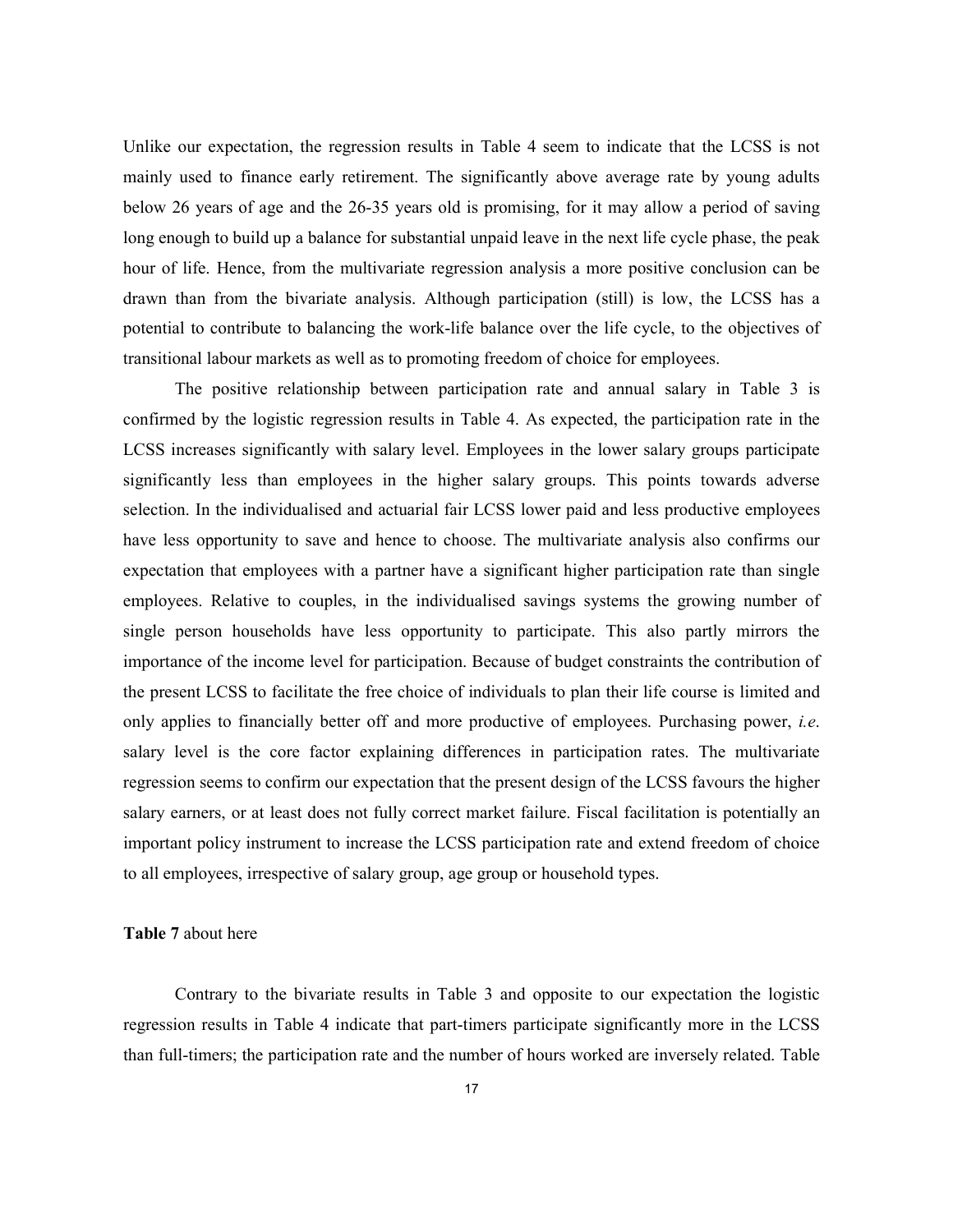7 shows that in all salary groups full-time employees participate significantly less in the LCSS than part-time employees. The differences between small and large part-time jobs are not significant. The data, moreover, show that 80-88 percent of the participating part-timers are female; and 75 percent of the participating full-timers are male. These differences in characteristics largely explain the opposing results in Tables 3 and 4. The link between saving money for unpaid leave and care responsibilities within households is confirmed by the fact that women and part-timers, groups that carry out the major part of the care tasks, also tend to save funds to finance periodes of unpaid leave. The logistic regression seems to suggest that part-timers with dependent children prefer to use the LCSS to provide for (full) parental leave or that older part-timers may use it to finance full early retirement. From this it may be concluded that the contribution of LCSS to increase the employment participation is poor. Females and part-timers may use the LCSS to stop working because of care tasks, and the present design of the LCSS induces the most productive employees in particular to retire early in stead of working more years before retirement. The results may also point towards dead weight loss: employees just participate in the LCSS to benefit from the annual tax credit of  $\epsilon$  185.

 Employees that hold additional pension products have a significant higher LCSS participation rate. This confirms our expectation that the participants in the LCSS are maximizers.

 Also controlled for various personal characteristics of the employees the sector of activity has a significant impact on the participation of employees in the LCSS. Employees in the sectors Electricity boards, public utility and water companies have significant above average participations rates. The below average participation rate of employees in the sectors Police, defence, judicial power and in Academic hospitals in Table 3 is also confirmed by the regression results.

### 8. Conclusions

The Dutch LCSS aims at increasing labour market participation of women and older workers. It supports combining employment and family responsibilities by enabling employees to cope better with stressful periods. It can be concluded that in 2006, the first year of operation, the LCSS was not very popular among the Dutch male and female employees. Actual participation is lower than expected by the government for various theoretical and practical reasons, including the design and fiscal facilitation, the fact that LCSS is a recent innovation and the more favourable competing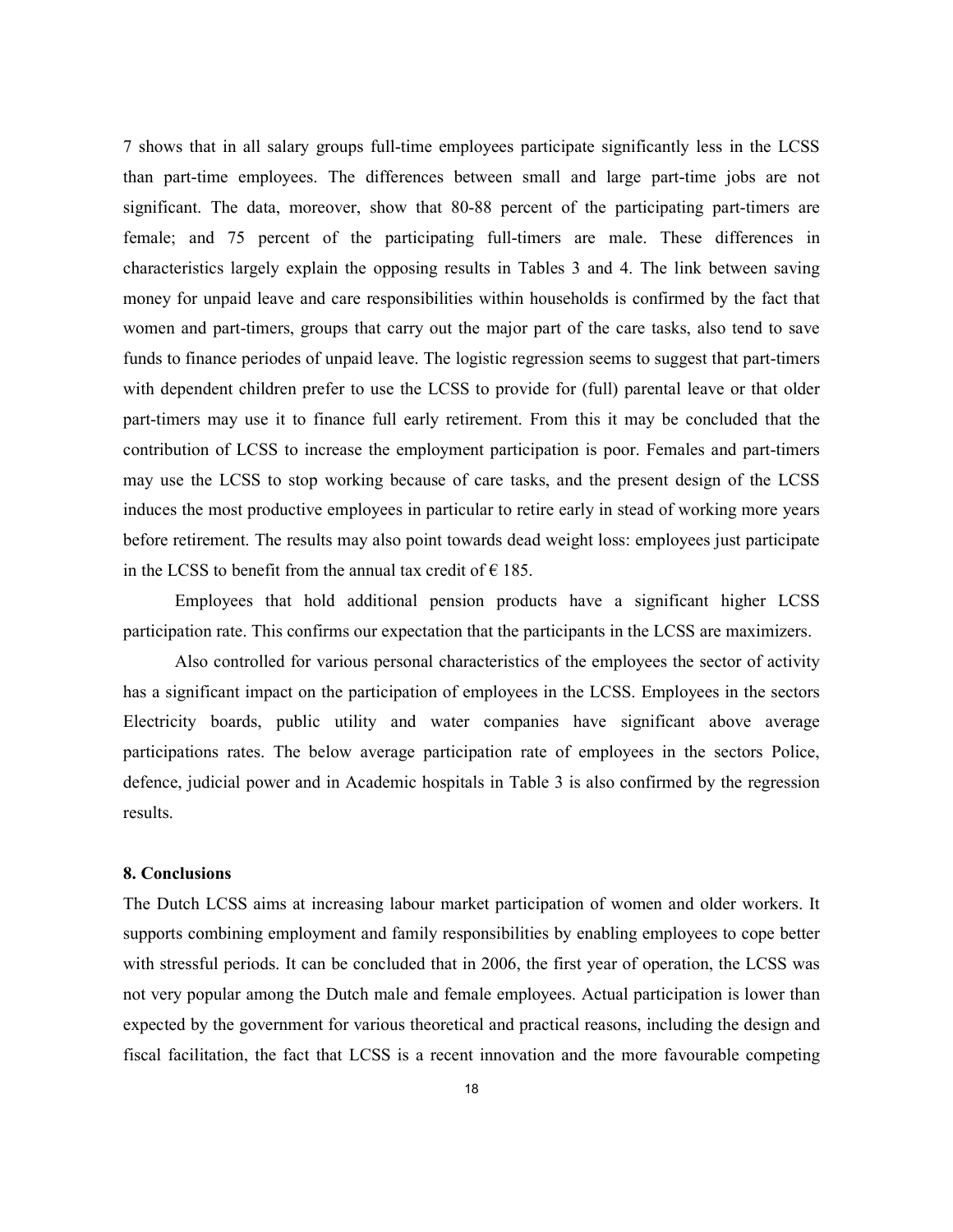scheme, the SSS. The LCSS lends shape to the individualisation; it enables an employee to vary his/her working time over the life cycle according his/her personal situation. Starting from heterogeneous employees preferences, offering options will result in high levels of participation and may imply that differentiation will occur. Lack of differentiation of actual choices and low participation rates point towards a gap between preferences and choices offered or that the options only match the preferences of a sub set of employees. Our analysis shows purchasing power to be the core explaining factor. The LCSS, the fiscal facilitation in particular, mainly offers financial benefits for employees with a higher salary and explains why certain groups of employees (still) have limited opportunity to participate in the LCSS, while according to our findings they potentially are interested. For within salary categories the participation rates of these groups are above average.

 An important finding from our multivariate analysis is that controlled for other characteristics young people participate more than older employees, females participate more than males, part-timers more than full-timers and employees with a partner participate more than singles. The contribution of the present LCSS to facilitating the free choice of individuals to plan their life course is limited, due to the low take up rate, as well as because certain groups of employees are not able to participate. Although participation (still) is low, the LCSS has a potential to contribute to promote freedom of choice for employees, to balancing the work-life balance over the life cycle, and to some extent also contribute to the objectives of transitional labour markets. Investment in human capital over the life cycle is not addressed in the present LCSS. The contribution to continued employment participation is limited, or may even be negative.

#### References

- Anxo, D. and J.-Y. Boulin (2006) The Organisation of Time over the Life Course: European Trends, *European* Societies, 8 (2): 319-34.
- Becker, G. (1965) A Theory of the Allocation of time, *Economic Journal*, 75 (299): 493-517.
- Berg, P., E. Appelbaum, T. Bailey and A. L. Kalleberg (2004) Contesting time: International comparisons of employee control of working time, Industrial and Labor Relations Review, 57 (3): 531-549.
- Bielenski, H., G. Bosch and A. Wagner (2002) Working Time Preferences in Sixteen European Countries. Luxembourg: Office for Official Publications of the European Communities.
- Bovenberg, L. (2005) Balancing work and family life during the life course, De Economist, 153 (4): 399-423.
- Buddelmeyer, H., G. Mourre and M. Ward (2004) The determinants of part-time work in the EU countries: empirical investigations with macro-panel data, IZA Discussion Paper No. 1361, Bonn: Institute for the Study of Labor  $(IZA).$
- CBS (2005a) Sparen met spaarloonregeling loopt terug, Webmagazine, 29 February, Voorburg/Heerlen: Centraal Bureau voor de Statistiek/Statistics Netherlands.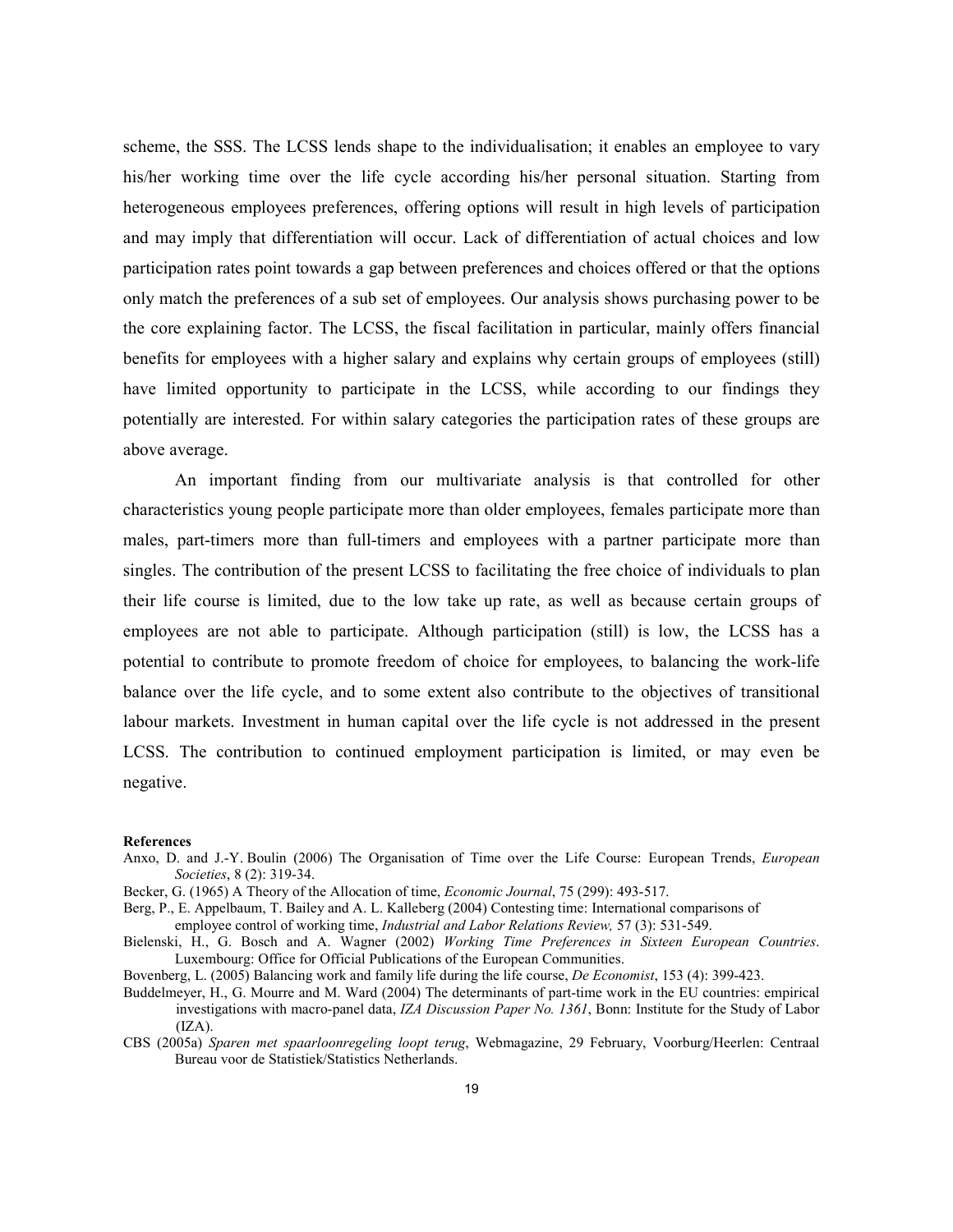- CBS (2005b) Inkomens ongelijk verdeeld, Webmagazine, 12 september, Voorburg/Heerlen: Centraal Bureau voor de Statistiek/Statistics Netherlands.
- CBS (2007) Life course regulation not popular yet, Webmagazine, 24 April, Voorburg/Heerlen: Centraal Bureau voor de Statistiek/Statistics Netherlands.
- Clausen, C. and C. Koch (2002) Spaces and Occasions in the Social Shaping of Information Technologies; The Transformation of IT Systems for Manufacturing in a Danish Context, in K.-H Sørensen and R. Williams (Eds.), Shaping Technology, Guiding Policy; Concepts, Spaces and Tools. Cheltenham: Edward Elgar: 223- 248.
- CPB (2004) Effecten wetsvoorstel VUT/prepensioen/levensloop, CPB Notitie 8 November, The Hague: Centraal Planbureau.
- Delsen, L. (1998) When do men work part-time?, in: J. O'reilly and C. Fagan (eds.) Part-time Prospects: An International Comparison of Part-time Work in Europe, North America and the Pacific Rim, London: Routledge: 57-76.
- Delsen, L. (2002) Exit Polder Model? Socioeconomic Changes in the Netherlands, Westport: Praeger Publishers.
- Delsen, L. (2003) Incentives and disincentives to labour market activity in tax and social security systems, in: M. Jepsen, D. Foden and M. Hutsebaut (eds.) A lifelong strategy for active ageing, Brussels: European Trade Union Institute: 35-78.
- Delsen, L., J. Benders and J. Smits (2006) Choices Within Collective Labour Agreements à la Carte in the Netherlands, British Journal of Industrial Relations, 44 (1): 51-72.
- Delsen, L. and G. Reday-Mulvey (1996) (eds.) Gradual Retirement in the OECD Countries. Macro and Micro Issues and Policies, Aldershot: Dartmouth Publishing Company.
- Van der Erf, S. and M. van der Veen (2003) Levenshoop. De levensloop van jongeren, NetPanel/FNV, Oktober/November.
- European Communities (2005) European Employment Observatory Review: Autumn 2004, Luxembourg: Office for Official Publication of the European Communities.
- European Foundation (2003) A New Organisation of Time over Working Life, Dublin: European Foundation for Improvement of the Living and Working Conditions.
- European Foundation (2005) Working time options over the life course: New work patterns and company strategies, Dublin: European Foundation for Improvement of the Living and Working Conditions.
- European Foundation (2007) Fourth European Working conditions Survey, Dublin: European Foundation for Improvement of the Living and Working Conditions.
- Euwals, R. and M. Hogerbrugge (2006) Explaining the Growth of Part-time Employment: Factors of Supply and Demand, Labour, 20 (3): 533-557.
- Fredericks, P., W. de Graaf and R. Mayer (2005) Configurations of rights linked to pension reform, http://www.univnancy2.fr/ILSTEF/RESORE/FrericksDeGraafMaier\_RESORE\_WP5\_DEL341.pdf
- Goudswaard, K. and K. Caminada (2006) Het profijt van de levensloop, Economisch Statistische Berichten, 91 (4489): 598-600.
- Goudswaard, K. and T. D. Riemens (2004) Levensloopbeleid: hype of noodzaak?, Economisch Statistische Berichten, 89 (4427): D3-D6.
- Hamermesh, D. (2000) Togetherness: Spouses' synchronous leisure, and the impact of children, Working Paper no. 7455, Cambridge: National Bureau of Economic Research.
- Heinz, W. H. and V. W. Marshall (eds.) (2003) Social dynamics of the life course: transitions, institutions, and interrelations, New York: De Gruyter.
- Hogarth, T., C. Hasluck, C. and G. Pierre (2000) Work-Life Balance 2000: Baseline Study of Work-Life Balance Practices in Great Britain. Summary report. Warwick: Institute for Employment Research.
- Iyengar, S. S. and M. R. Lepper (2000) When choice is demotivating: Can one desire too much of a good thing?, Journal of Personality and Social Psychology, 79: 995-1006.
- Jongen, E. and P. Kooiman (2004) Voorgenomen levensloopregeling biedt weinig voordeel, Economisch Statistische Berichten, 89 (4429): 129-131.
- Keuzenkamp, S. (ed.) (2004) Een EER voor de levensloopregeling, The Hague: Sociaal en Cultureel Planbureau/ Ministerie van Sociale Zaken en Werkgelegenheid.

Killingsworth, M. (1983) Labor Supply, Cambridge: Cambridge University Press.

- Kösters, L. (2007) Levensloopregeling vooral voor hoogopgeleiden, Sociaaleconomische trends, 2e kwartaal, Centraal Bureau voor de Statistiek: 12-15.
- Latta, M. and W. O'Conghaille (2000) Aspirations, Restrictions and Choices Combining Life and Work in the EU. Dublin: European Foundation for the Improvement of Living and Working Conditions.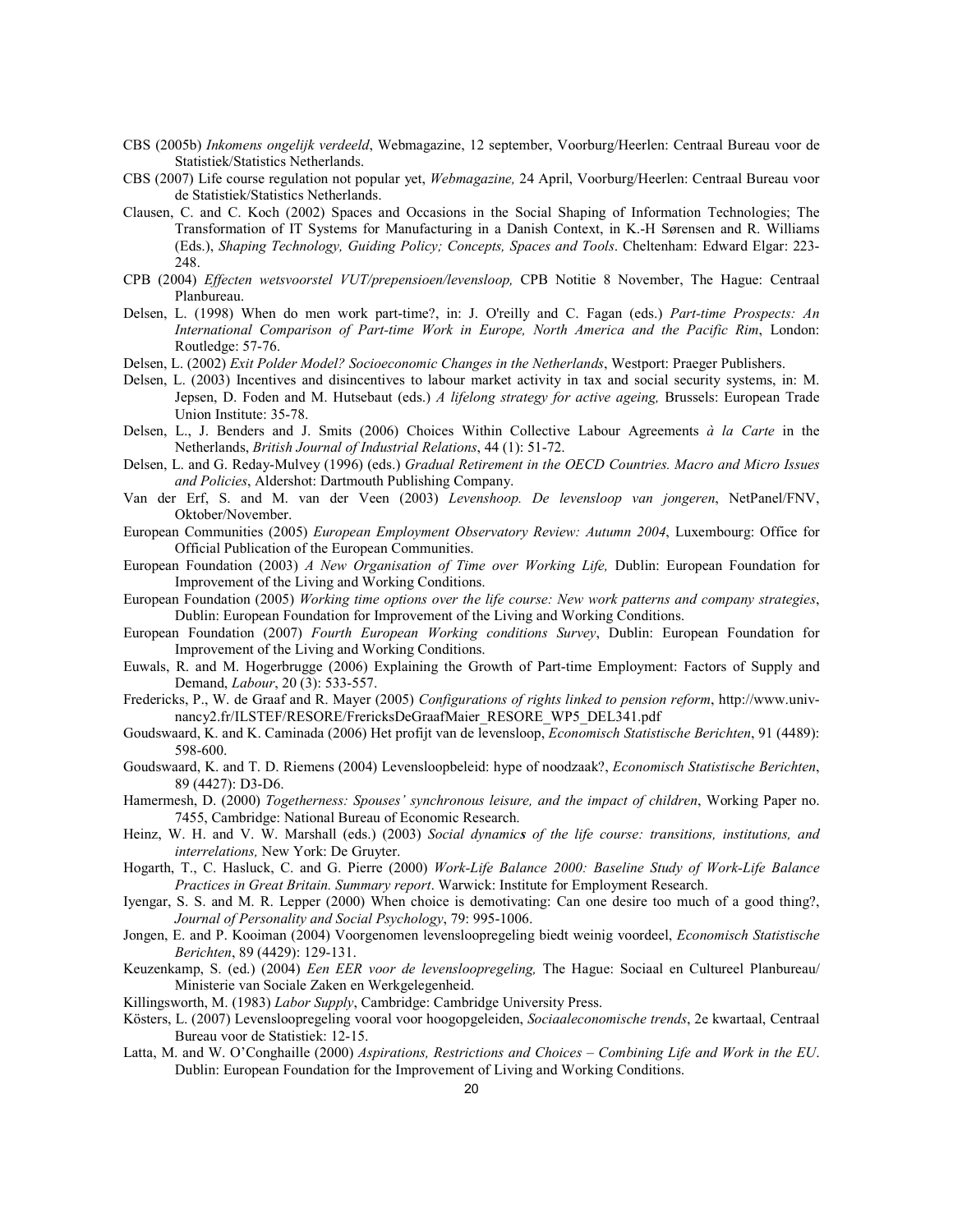Lindenberg, S. (2001a) Social rationality versus rational egoism', in: J. Turner (ed.), *Handbook of Sociolocal Theory*. New York: Kluwer/Plenum, pp. 635-668.

Lindenberg, S. (2001b) Intrinsic motivation in a new light, KYKLOS, 54: 317-342.

- Van der Meer, M. and F. Leijnse (2005) Life-course savings schemes and social policy reform in the Netherlands. On the relation between the welfare state, the social pacts and the management of new social risks, TLM.NET Working Paper 2005-19, Amsterdam: SISWO/Social Policy Research.
- MinBZK (2006) Levensloopregeling (nog) niet populair onder overheidsmedewerkers, The Hague: Ministerie van Binnenlandse Zaken en Koninkrijkrelaties/ Ministery of Domestic Affairs and Kingdom Relations.
- De Mooij, R.A. and L.G.M. Stevens (2002) Van bedrijfssparen naar verlofsparen, Economisch Statistische Berichten, 87 (4384): 820-823.

NetPanel, Levenshoop, onderzoek in opdracht van FNV, oktober/november 2003.

OR-Online.nl (2004) http://www.or-online.nl/service/enieuwsbrief/2004/39, 27 September.

- Plantenga, J. and C. Remery (2004) The gender approach of the Dutch National Action, Plan for Employment 2004, External report commissioned by and presented to the EU Directorate-General, Employment and Social Affairs, Unit G1 'Equality between women and men'.
- Román, A., J.J. Schippers, and L. Heylen (2006) Diverging career paths: mind your step!, paper presented at the international conference Innovating Labour Market Policies. Transitional Labour Markets and Flexicurity, organised by the Institute for Labour Studies (OSA) and Tilburg University, Utrecht University and Amsterdam University, 30 November and 1 December 2006, Amsterdam.
- Schmid, G. (2006) Social risk management through transitional labour markets, Socio-Economic Review, 4 (1): 1-33.

Schwartz, B. (2004) The Paradox of Choice. Why More is Less. New York: HarperCollins.

- Simon, H.A. (1957) Models of Man. New York: Wiley.
- SZW (2002) Verkenning Levensloop, The Hague: Ministerie van Sociale Zaken en Werkgelegenheid/Ministry of Social Affairs and Employment.
- Tweede Kamer (2004a) Wetsvoorstel Wijziging van de Wet op de loonbelasting 1964, de Wet inkomstenbelasting 2001, de Wet op de vennootschapsbelasting 1969, de Wet arbeid en zorg en van enige andere wetten (Wet aanpassing fiscale behandeling VUT/prepensioen en introductie levensloopregeling), 29 760, Tweede Kamer 29760, Den Haag.
- Tweede Kamer (2004b) Kamerstukken II 2003/04, 29760, Brief van Minister van Zaken en Werkgelegenheid en van de Staatssecretaris van Financien, 23 November, The Hague: House of Representatives.

Vos, C. (2005) Spituurgezin heeft niets aan levensloopregeling, de Volkskrant, 6 May: 8.

Webster, J. (2001) Reconciling Adaptability and Equal Opportunities in European Workplaces. Brussels: European Commission.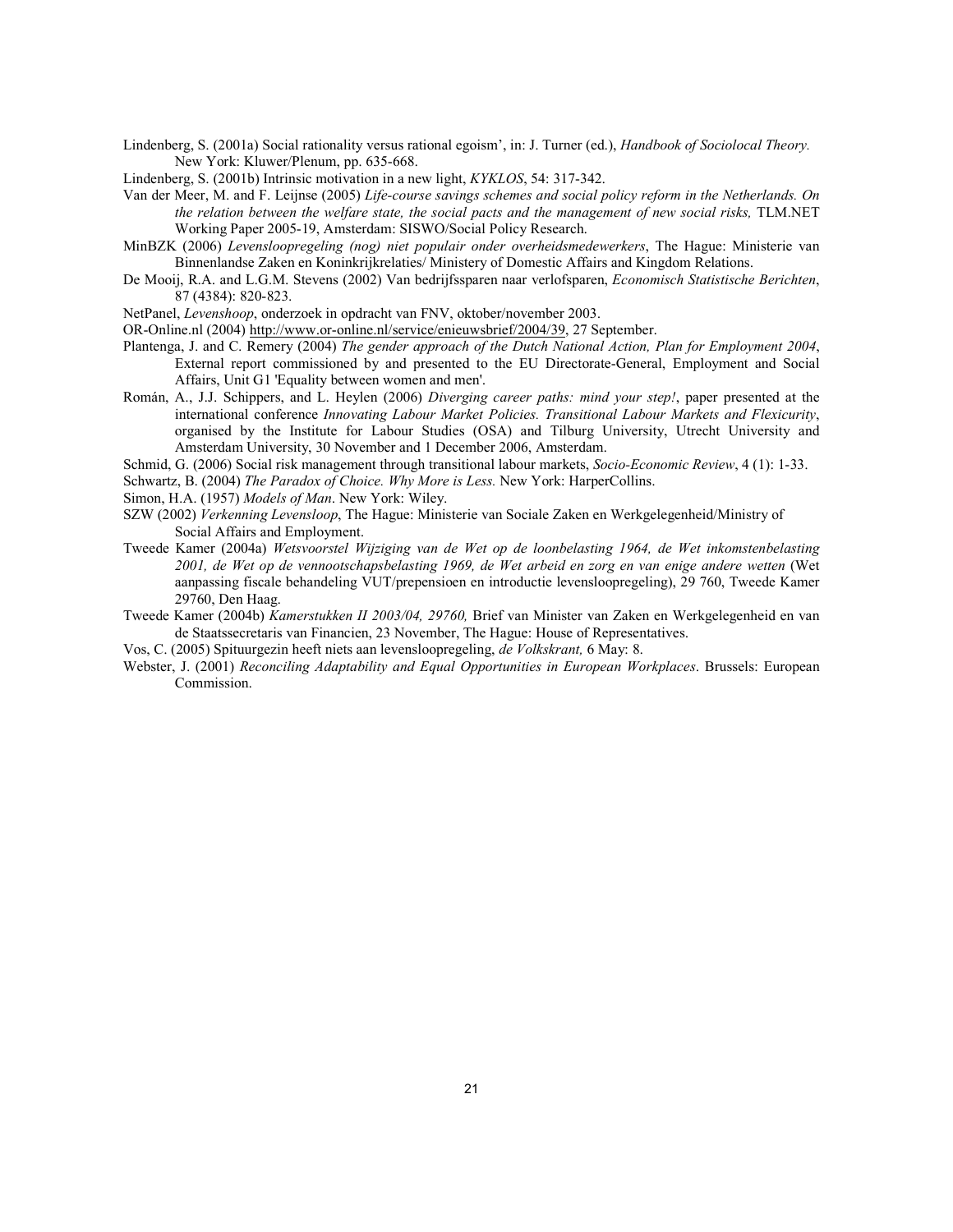Table 1: Ingredients of the Dutch Life Course Savings Scheme

- Employees have a legal right to participate in the LCSS
- Employees may save a maximum of 12 percent of gross salary per annum income tax free to finance periods of unpaid leave for various purposes; the maximum saving amounts 210 percent of the last earned gross salary.
- Under certain conditions employers are allowed to contribute to an employee savings.
- Taking leave is only possible during employment.
- Taking leave is not a right; leave can only be taken in consultation with the employer. This does not apply to parental leave and long-term care leave, which are provided by law.
- Contributions to and returns on the savings fund are tax free. Taxation is deferred until the time when the saving is withdrawn. There is no minimum savings amount requirement for tax relief.
- Employees receive a tax credit of  $\epsilon$  185 per year of participation in the LCSS when taking up leave, independent of the annual contribution made.
- Employees who participate in the LCSS and who take up unpaid parental leave, receive an additional tax credit equal to 50 percent of the gross minimum wage per unpaid day of leave.
- Participation in both the Salary Savings Scheme (Spaarloonregeling) and the LCSS in the same calendar year is not permitted.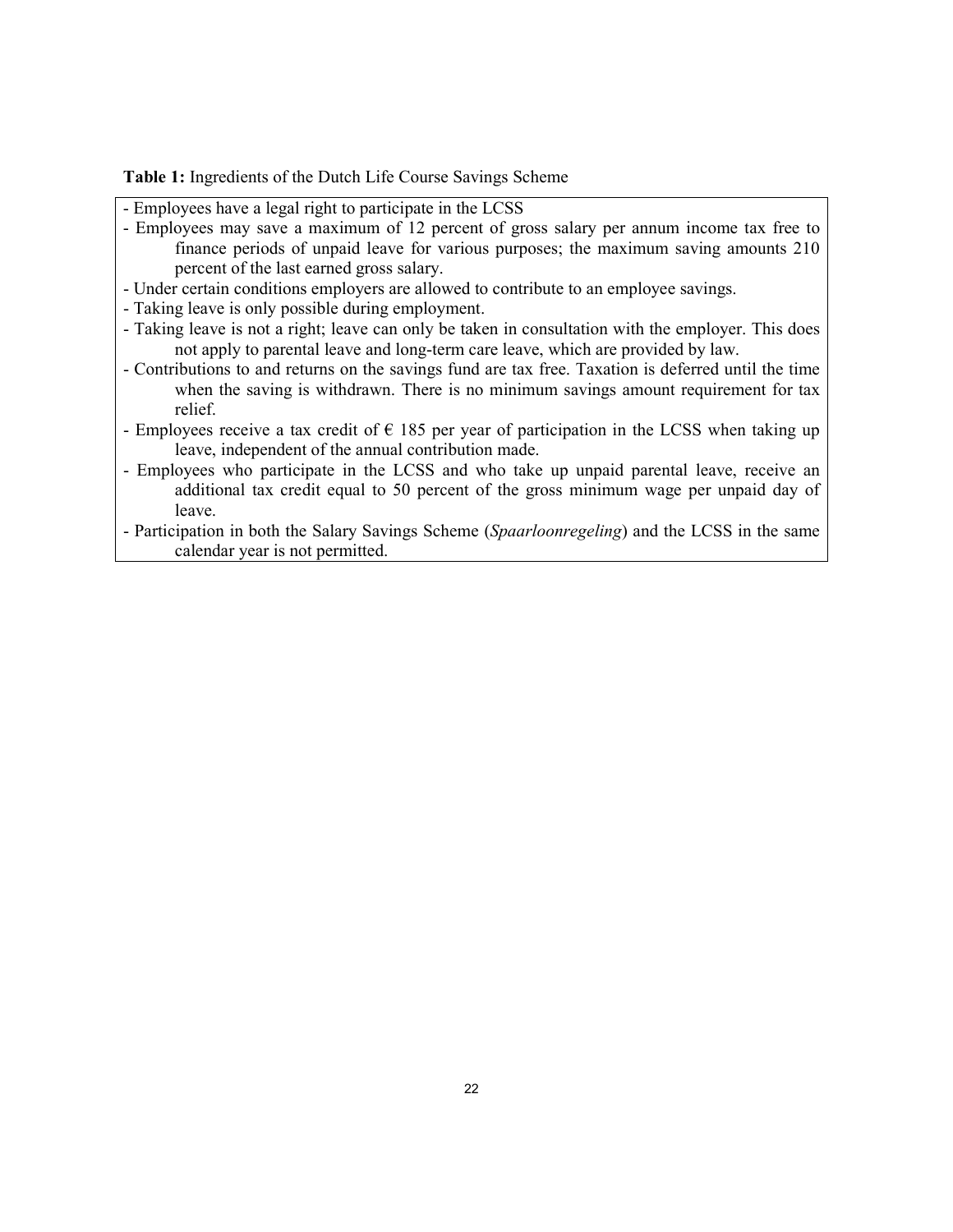|                                    | Participation rate $(\%)$ |  |  |
|------------------------------------|---------------------------|--|--|
| Total                              | 5.6                       |  |  |
| Males                              | 6.3                       |  |  |
| Females                            | 4.6                       |  |  |
|                                    |                           |  |  |
| $15-25$ years                      | 2.3                       |  |  |
| $25-35$ years                      | 5.3                       |  |  |
| $35-40$ years                      | 5.8                       |  |  |
| $40-45$ years                      | 6.5                       |  |  |
| $45-50$ years                      | 6.2                       |  |  |
| $50-55$ years                      | 8.3                       |  |  |
| $55-60$ years                      | 4.9                       |  |  |
| $60-65$ years                      | 1.6                       |  |  |
|                                    |                           |  |  |
| Lower education                    | 3.6                       |  |  |
| Intermediate education             | 4.8                       |  |  |
| Higher education                   | 8.0                       |  |  |
| Permanent contract and fixed hours | 6.0                       |  |  |
| Other                              | 1.4                       |  |  |
|                                    |                           |  |  |
| 12-19 hours per week               | 2.2                       |  |  |
| 20-27 hours per week               | 4.0                       |  |  |
| 28-34 hours per week               | 5.9                       |  |  |
| 35 hours or more per week          | 6.4                       |  |  |
|                                    |                           |  |  |
| Single                             | 5.2                       |  |  |
| Single parent                      | 3.6                       |  |  |
| Partner                            | 6.4                       |  |  |
| Partner, not parent                | 6.5                       |  |  |

Table 2: Participation rates of employed employees in the Dutch Life Course Savings Scheme by selected characteristics, 2006

Source: Calculated from Statistics Netherlands (CBS, 2007).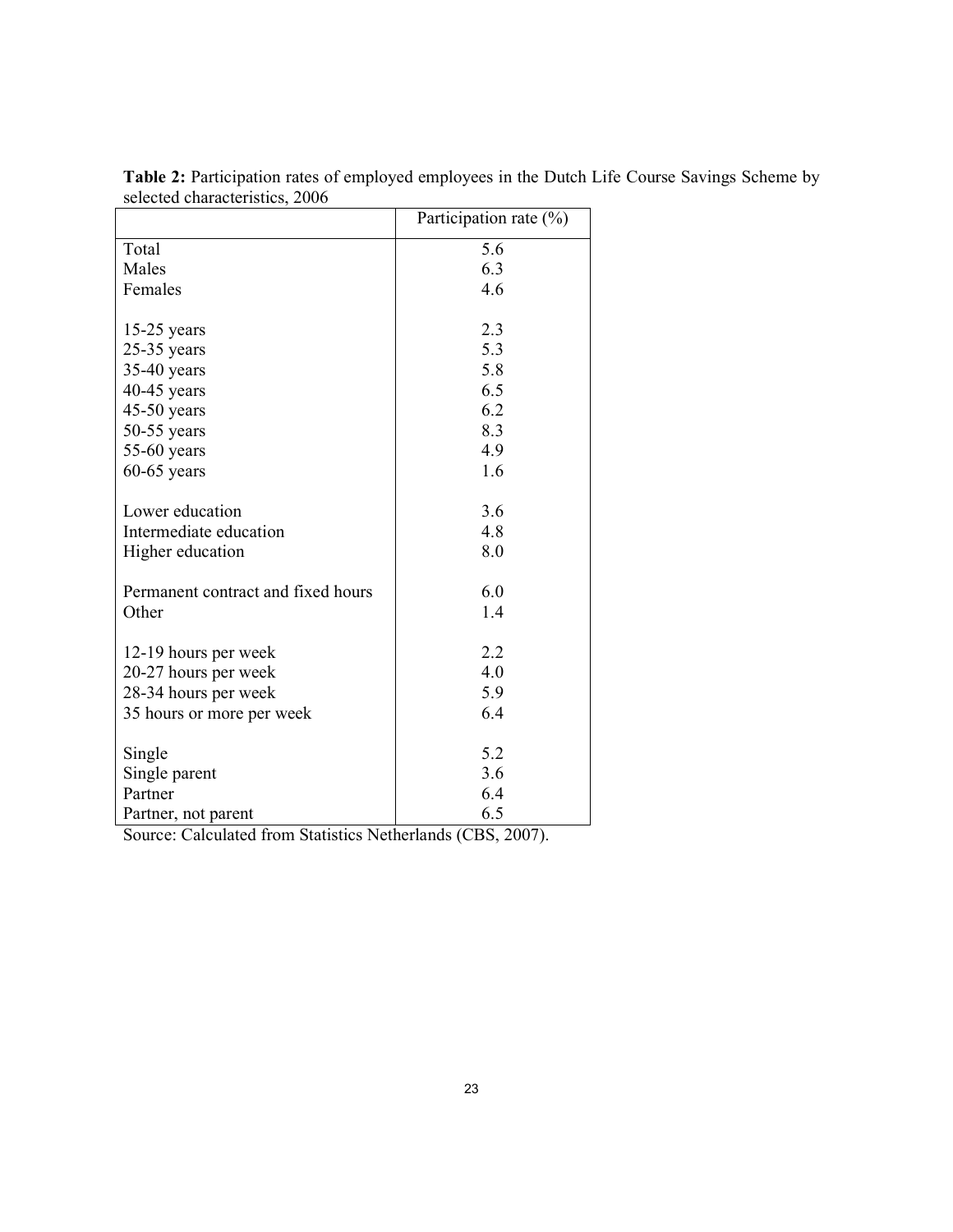|                                                          | % Participating |
|----------------------------------------------------------|-----------------|
| Total                                                    | 3.9             |
| Gender                                                   |                 |
| Male                                                     | 4.4             |
| Female                                                   | 3.5             |
| Age                                                      |                 |
| < 26                                                     | 2.9             |
| 26-35                                                    | 3.6             |
| $36 - 45$                                                | 3.4             |
| 46-55                                                    | 4.8             |
| 56-65                                                    | 2.7             |
| Partner                                                  |                 |
| Yes                                                      | 4.2             |
| No                                                       | 3.1             |
| Annual salary                                            |                 |
| <€ 15,900                                                | 2.0             |
| € 15,900-€ 22,600                                        | 2.7             |
| € 22,600-€ 30,900                                        | 2.9             |
| € 30,900-€41,500                                         | 3.9             |
| >€41,500                                                 | 5.9             |
| Weekly working hours                                     |                 |
| < 50%                                                    | 2.3             |
| 50%-95%                                                  | 3.7             |
| 95-100%                                                  | 4.3             |
| Additional pension products                              |                 |
| Yes                                                      | 11.1            |
| No                                                       | 3.8             |
| Sector of employment                                     |                 |
| Central government                                       | 6.1             |
| Municipalities, provinces and water boards               | 3.9             |
| Preschool, primary, secondary and adult education        | 3.3             |
| Higher education, scientific research and administration | 3.3             |
| Electricity board, public utility and water companies    | 13.2            |
| Police, defense and judicial power                       | 1.4             |
| Academic hospitals                                       | 1.1             |
| Voluntary participants                                   | 3.8             |
| Other and unknown                                        | 3.4             |

Table 3: Percentages of employees in the government sector and education sector participating in the Life Course Savings Scheme offered by Loyalis by selected characteristics at the end of July 2006 (N=542,449)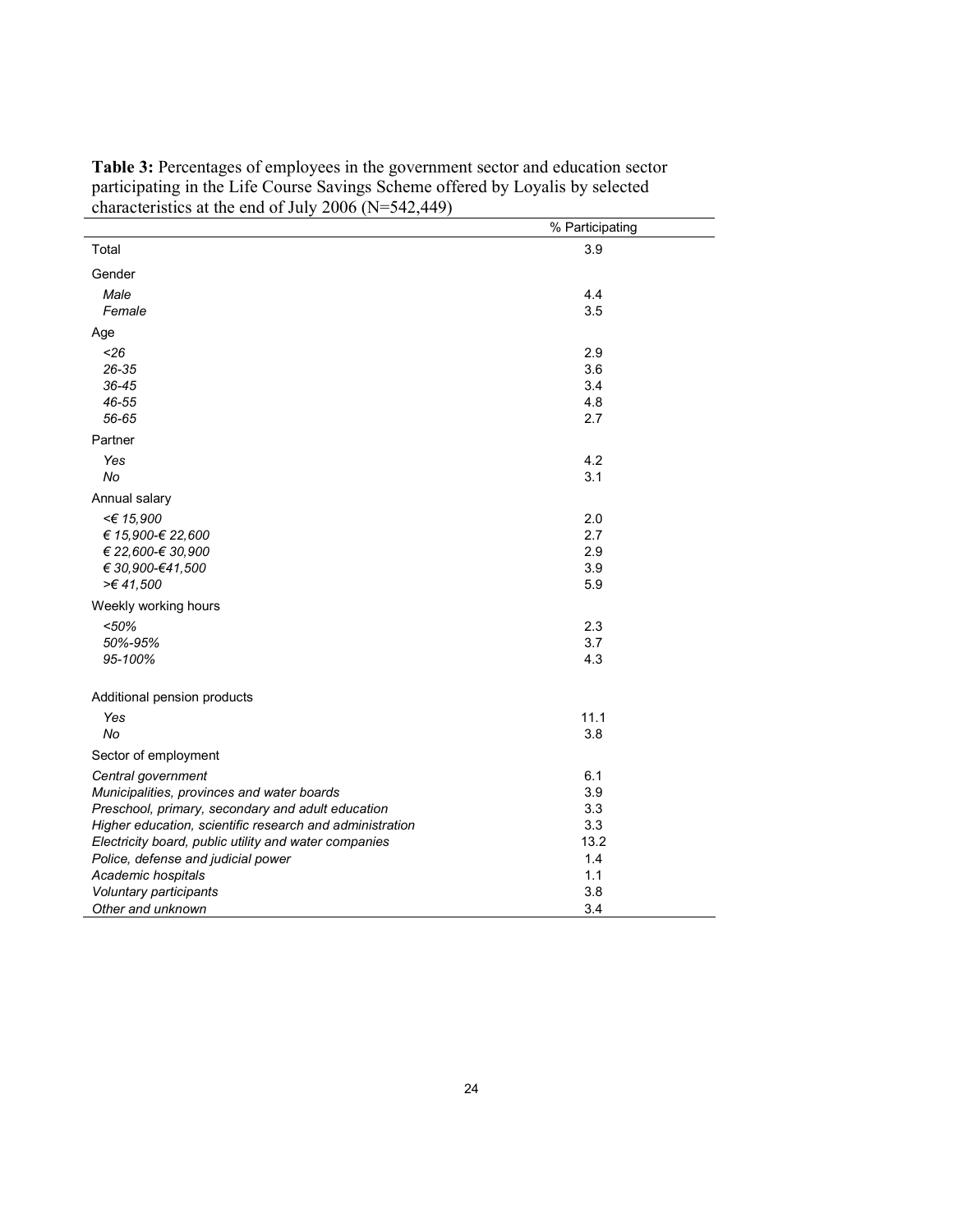Table 4: Logistic regression coefficients of effects of selected characteristics of employees in the government sector and education sector on participation in the Life Course Savings Scheme offered by Loyalis at the end of July 2006 (N=542,449)

|                                                          | B                      | Exp(B)         |
|----------------------------------------------------------|------------------------|----------------|
| Gender is female                                         | $0.202**$              | 1.224          |
| Age <sup>a</sup>                                         |                        |                |
| < 26                                                     | $0.360**$              | 1.433          |
| 26-35                                                    | $0.201**$              | 1.222          |
| 36-45                                                    | $-0.153**$             | 0.858          |
| 46-55                                                    | $0.110**$              | 1.116          |
| 56-65                                                    | $-0.517**$             | 0.596          |
| Partner                                                  | $0.228**$              | 1.256          |
| Annual salary                                            |                        |                |
| <€ 15,900                                                | Reference              | Reference      |
| € 15,900-€ 22,600                                        | $0.356**$              | 1.427          |
| € 22,600-€ 30,900                                        | $0.596**$              | 1.815          |
| € 30,900-€41,500                                         | $0.954**$              | 2.596          |
| >€41,500                                                 | $1.486**$              | 4.421          |
| Weekly working hours <sup>a</sup>                        |                        |                |
| $50%$                                                    | $0.245**$              | 1.278          |
| 50%-95%                                                  | $0.193**$              | 1.213          |
| 95-100%                                                  | $-0.174**$             | 0.840          |
| Additional pension products                              |                        |                |
|                                                          | $0.884**$              | 2.420          |
| Sector of employment <sup>a</sup><br>Central government  |                        | 1.618          |
| Municipalities, provinces, water boards                  | $0.481**$<br>$0.179**$ | 1.196          |
| Preschool, primary, secondary and adult education        |                        |                |
| Higher education, scientific research and administration | 0.022<br>$-0.095**$    | 1.023<br>0.909 |
| Electricity board, public utility and water companies    | $1.434**$              | 4.195          |
| Police, defence and judicial power                       |                        | 0.442          |
| Academic hospitals                                       | $-0.817**$             |                |
| Voluntary participants                                   | $-1.200**$             | 0.301          |
| Other and unknown                                        | $-0.004$<br>0.000      | 0.996<br>1.000 |
|                                                          |                        |                |
| Constant                                                 | $-4.556**$             | 0.011          |

<sup>a</sup> Deviation from mean coding

\*  $p < 0.05$  \*\*  $p < 0.01$